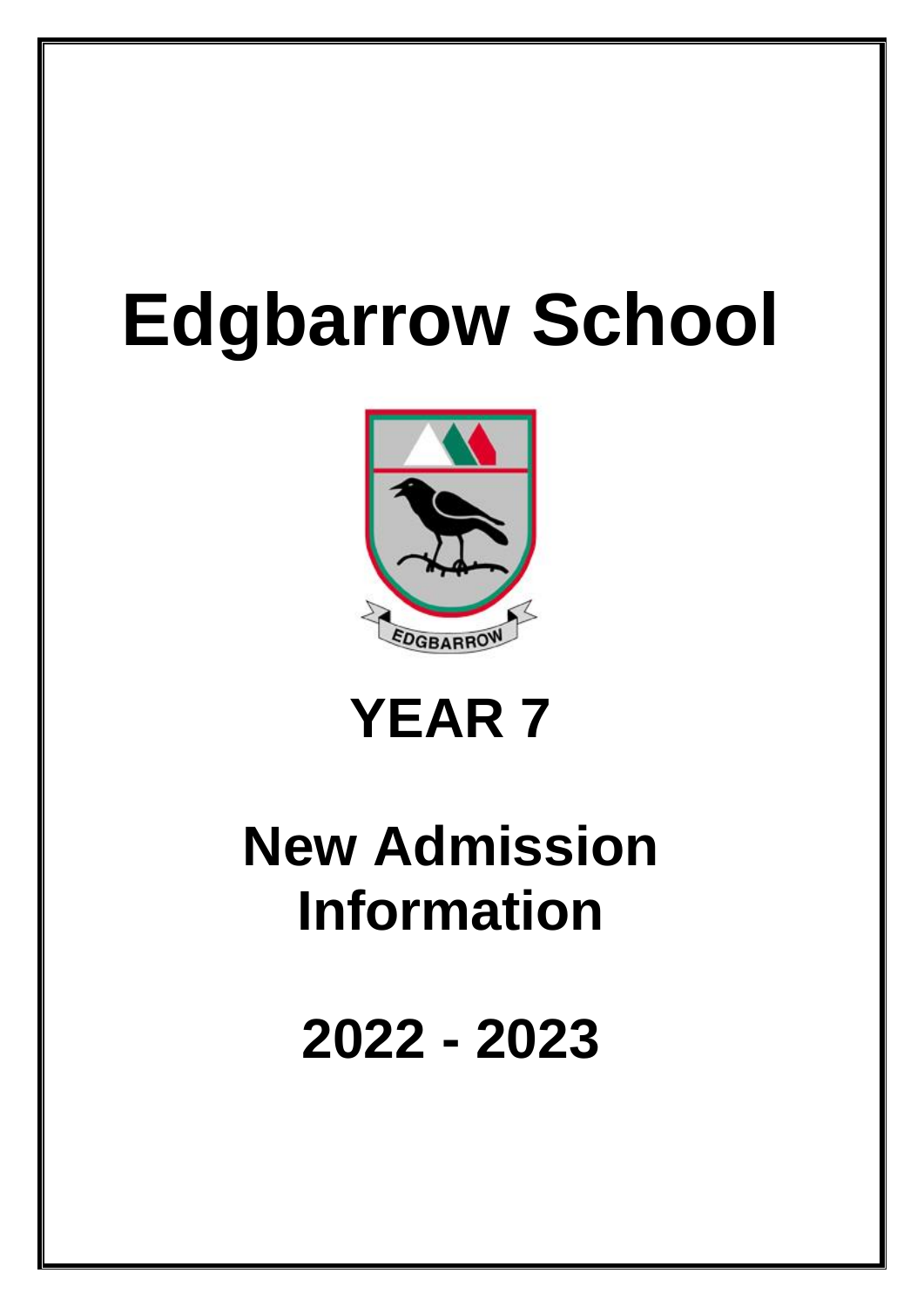## **CONTENTS**

- Welcome to Edgbarrow
- Term Dates
- Leave of Absence during Term Time
- School Medical Service
- Student Safety Entering and Exiting the School Site
- Cycling to School
- Locker Request
- School Uniform Information
- School Uniform List
- Ready to Learn Equipment List
- Mobile Phones
- Modern Foreign Languages
- Privacy Notice Data Protection Act 2018
- Biometric Cashless Catering System
- Welcome to Cucina
- School Fund
- Berkshire Maestros Music Lessons
- Edgbarrow PTA
- Useful Information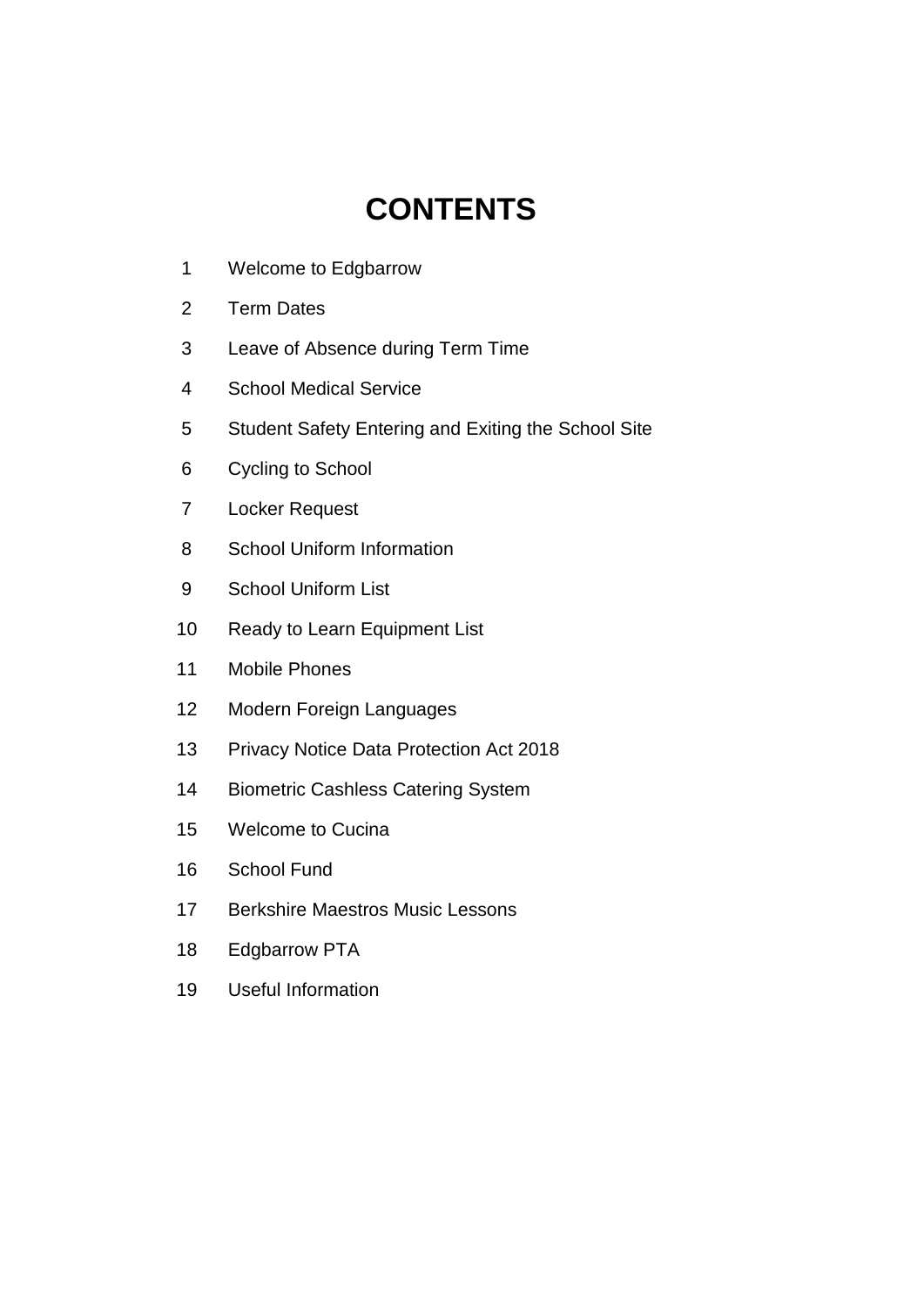#### **1. Introduction**

We are delighted that you have accepted a place at Edgbarrow School for your child in our Year 7 for September 2022. In order to help us plan for the year, we would be grateful if you could complete our online New Student Registration Form as soon as possible **by Monday 6th June 2022** [found here.](https://forms.office.com/Pages/ResponsePage.aspx?id=MQD74AA-UUGpfHEx7qasIAZUNzuaqGNGjf4wJf_UQ1lURUdZUzFVOE1BMUNBQUhSMzczRTZHWkxPOC4u)

If your child is either on the SEND register, has a diagnosis, has received Access Arrangements or targeted interventions, or you have any concerns yourself, please complete the Access to Learning Information Form including Special Educational Needs & Disability (SEND) [found here.](https://forms.office.com/Pages/ResponsePage.aspx?id=MQD74AA-UUGpfHEx7qasIAZUNzuaqGNGjf4wJf_UQ1lUOVRKNEsyUThFRTcxT1pHQ1ZQTTEzN1dRMC4u)

Should you require a paper copy of these forms please contact the school office at [secretary@edgbarrowschool.co.uk.](mailto:secretary@edgbarrowschool.co.uk)

We will be liaising with primary schools this term to gather information about the new year group. If you have particular concerns about your child starting school please do not hesitate to contact the school. We make every effort to ensure that each child has the opportunity to spend time at Edgbarrow School to become familiar with the layout of the school and to meet some of the staff before joining us in September. This year's arrangements are as follows:

| Wednesday 6th July 2022 | $8.45$ am – 3.20pm    |
|-------------------------|-----------------------|
| Thursday 7th July 2022  | $8.45$ am – $3.20$ pm |

During the visit students will meet their tutor group and be involved in a varied programme including sampling lessons and team building activities.

Students should arrive at school at the slightly earlier time of **8.40am** and go to the school hall on both days. We have arranged for Edgbarrow students to be posted around the school to show them where to go. **Students are not required** to wear their current uniform and should dress appropriately for the two days, they should bring their normal school equipment and trainers to change into.

Due to the Biometric cashless catering system there will be a range of complimentary hot and cold food and drinks available for break and lunchtime and therefore students will not need to bring any money. Alternatively, they may bring a packed lunch. If your child has any special dietary requirements or you have any other concerns regarding this, please contact us. The day will finish at 3.20pm (normal school time) and students may be collected from the main Reception entrance. Please can we encourage, where possible, students to arrive and be collected on foot to reduce traffic on our school site.

In addition, on Thursday 14<sup>th</sup> July we will be running our Meet the Tutor session from 4:30pm. This is an opportunity for students to come into school and meet their tutor and tutor group. There will be an opportunity for parents to buy second hand uniform from the PTA during this time. This will be followed by online parents' meeting covering various aspects of Edgbarrow life and answering any questions you might have. We will send out more information on how to join this meeting and via which platform in due course

Our school uniform is available for purchase through Sportswear International (SWI) and full details are given further in this booklet.

We hope you find this information pack useful. If you have any queries about your child joining Edgbarrow School, please do not hesitate to contact us.

Email: secretary@edgbarrowschool.co.uk

We look forward to meeting you soon.

Mr S Matthews Headteacher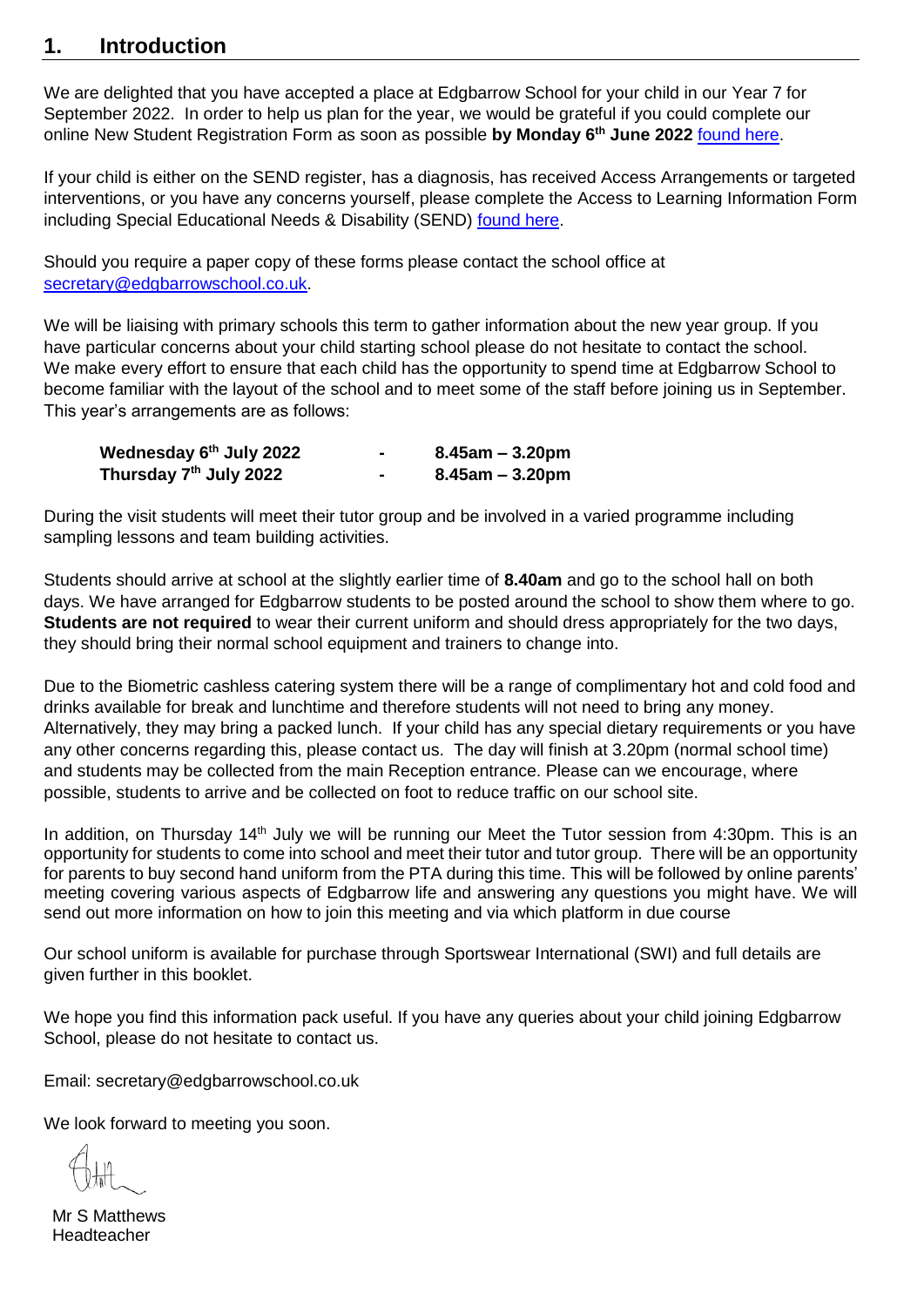#### **Autumn Term 2022**

Staff Inset Days: Thursday 1st and Friday 2nd September Start of Term: Monday 5th September Half Term: Monday 24th October to Friday 28th October Last Day of Term: Friday 16th December (school closes at 12.05pm)

#### **Spring Term 2023**

Staff Inset Day: Tuesday 3rd January Start of Term: Wednesday 4th January Half Term: Monday 13th February to Friday 17th February Last Day of Term: Friday 31st March (school closes at 12.05pm) Bank Holiday Monday 2nd January

#### **Summer Term 2023**

Staff Inset Day: Monday 17th April Start of Term: Tuesday 18th April Staff Inset Day: Friday 21st July May Bank Holiday: Monday 1st May

Half Term: Monday 29th May to Friday 2nd June Last Day of Term: Thursday 20th July (school closes at 12.05pm)

> *Please check the school website for current information <https://www.edgbarrowschool.co.uk/parents/useful-information/term-dates/>*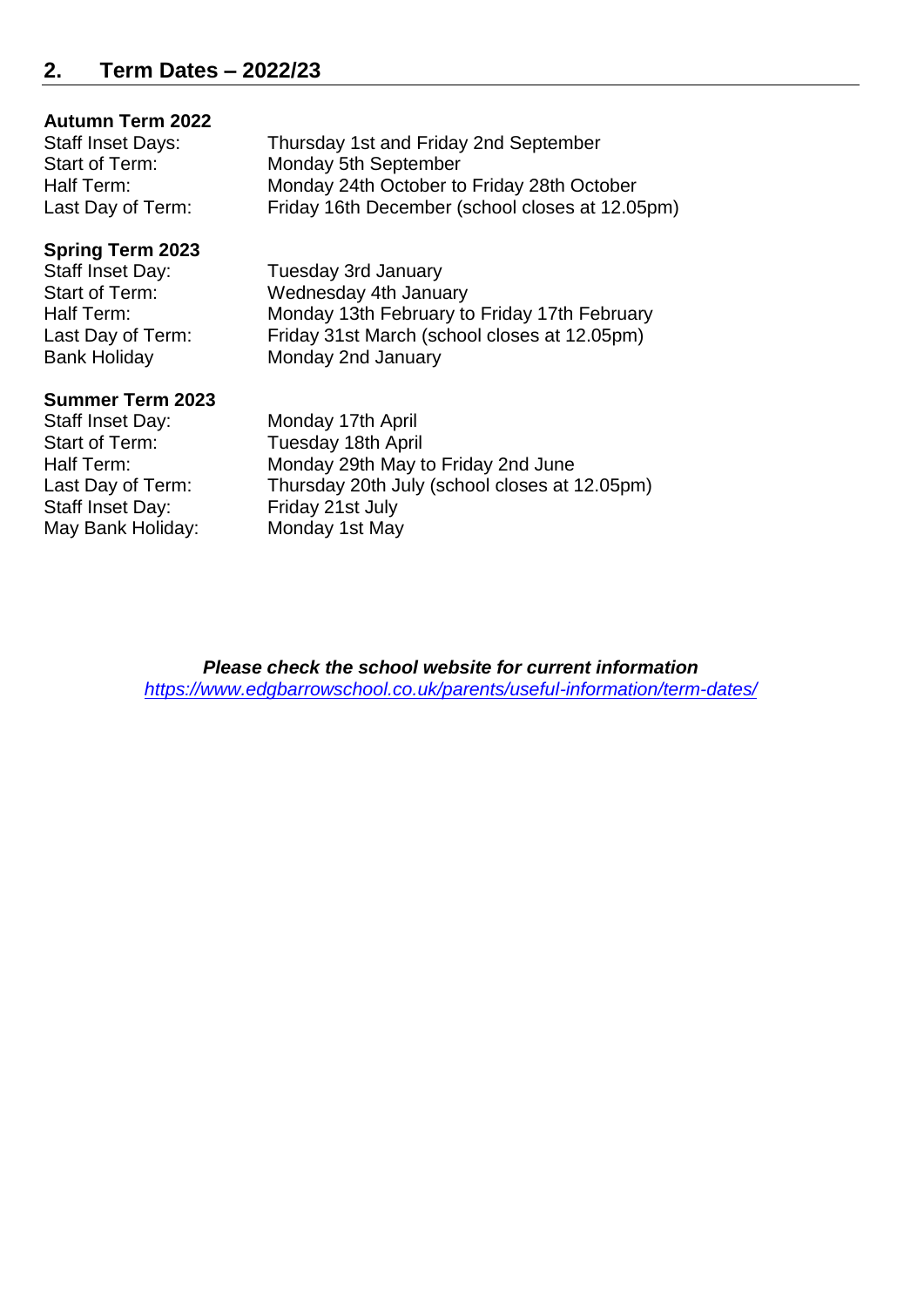**This School's Attendance Policy is set in consideration and consequence of the provisions of the following;**

- **The Education Act 1996**
- **The Education (Pupil Registration) (England) Regulations 2006, as amended by The Education (Pupil Registration) (England) (Amendment) Regulations 2013**
- **The Education (Penalty Notice) (England) Regulations 2007, as amended by The Education (Penalty Notices) (England) (Amendment) Regulations 2012 and The Education (Penalty Notices) (England) (Amendment) Regulations 2013**
- **Department for Education Guidance as from time to time issued on school attendance matters**

This School, the Local Education Authority and the Government all believe that absence during term time should be avoided as they can have a damaging effect on a pupil's education and overall achievement. However, it is recognised that there may be "exceptional" circumstances that may justify a Headteacher's decision to authorise the absence.

**The explanatory note to The Education (Pupil Registration) (England) (Amendment) Regulations 2013, which themselves amend The Education (Pupil Registration) England Regulations 2006, states;** 

**Regulation 7 of the 2006 Regulations is amended to prohibit the proprietor of a maintained school granting leave of absence to a pupil except where an application has been made in advance and the proprietor considers that there are exceptional circumstances relating to the application**

This school's Attendance Policy includes the following;

- Any application is to be made in writing, in advance by the parent with whom the child normally resides, using the form headed *'Application For Leave Of Absence During Term time'*. These may be obtained from the school office AND
- Leave of absence will only be granted where the Headteacher, or person authorised by the Headteacher to do so, considers it is due to 'exceptional circumstances'. Parents will be informed by letter within 7 school days as to whether the request has been authorised or unauthorised.

Leave of absence taken without authorisation may be referred to the Education Welfare Service. This may result in prosecution proceedings, or a Fixed Penalty Notice. If a Fixed Penalty Notice is issued, a separate Notice may be issued to each parent for each child.

#### **THE CURRENT RATE PER PARENT PER CHILD IS: £60 IF PAID WITHIN 21 DAYS AND RISING TO £120 IF PAID BETWEEN 22 AND 28 DAYS. PLEASE NOTE THE FOLLOWING POTENTIAL CONSEQUENCES SHOULD TERM TIME LEAVE BE TAKEN WITHOUT AUTHORISATION OF THE SCHOOL.**

If an issued Fixed Penalty Notice is not paid within the prescribed time limit for payment, each parent may be liable to prosecution at the Magistrates' Court for an offence contrary to Section 444 Education Act 1996, (failure to secure regular attendance at school of a registered pupil of compulsory school age), in the same way as if the Fixed Penalty Notice had never been issued.

The purpose of the Fixed Penalty Notice, where it is considered appropriate for such Notice to be issued, is to give a parent the time limited opportunity to avoid prosecution for a substantive offence contrary to Section 444 Education 1996. Any such prosecution following non payment of an issued Fixed Penalty Notice will be for a substantive offence contrary to S. 444 Education Act 1996, rather than for non-payment of an issued Fixed Penalty Notice.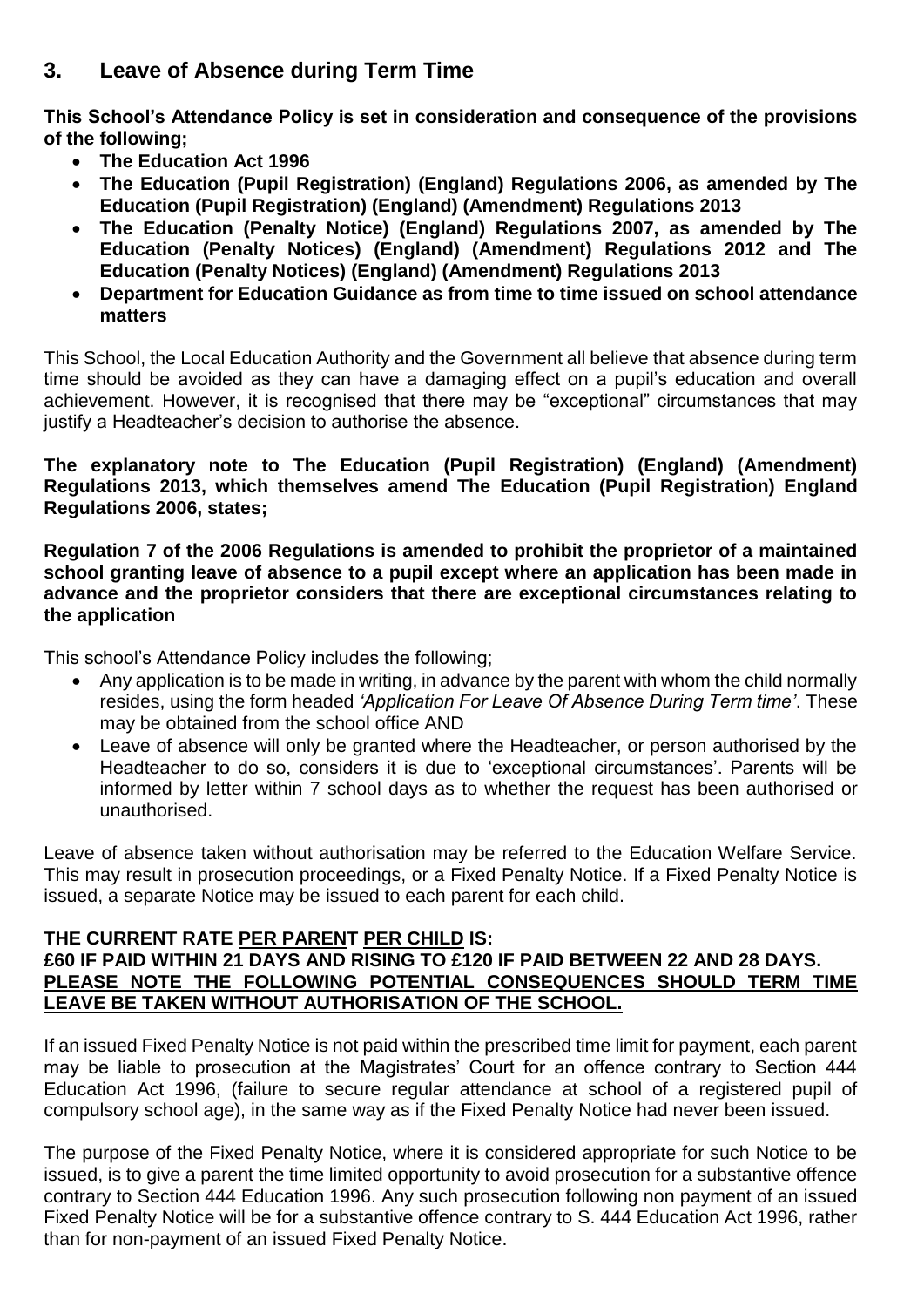Prosecution for the substantive offence, if proved, may, in respect of the less serious offence contrary to S. 444(1) Education Act 1996 (being the parent of a child of compulsory school age who fails to regularly attend school), result in each such parent receiving a criminal conviction and /or Sentence by way of a Fine not exceeding £1,000.00.

Prosecution for the substantive offence, if proved, may, in respect of the more serious offence contrary to S. 444 (1A) Education Act 1996 (where the parent knows that the child is failing to attend regularly at the school and the parent fails without reasonable justification to cause that child to regularly attend school), result in each such parent receiving a criminal conviction and / or Sentence by way of a Fine not exceeding £2,500.00 and / or to a term of imprisonment not exceeding three months, or else any such community based Sentence as deemed appropriate by the Court.

In addition, in all cases where one of the substantive offences is proved, the Prosecution will seek an Order for the Defendant to pay a contribution towards the Prosecution Costs of the case, including investigation costs, the application for which will be served upon the Defendants at the time of the relevant Court proceedings.

In addition, when a Court passes a sentence, it must also order that the relevant "Victim Surcharge" be paid by Defendants. Revenue raised from the Victim Surcharge is used by Central Government to fund victim of crime services through the "Victim and General Fund". The amount of the Victim Surcharge to be paid by Defendants depends on the type of Sentence imposed and, in the case of an adult offender receiving the maximum level of Sentence applicable for the type offences covered by this School's Attendance Policy, may result in a Victim Surcharge of up to £115.00 per Defendant / parent.

In addition to any other Sentence imposed, the Court has the ancillary power to impose a "Parenting Order", not exceeding 12 months in duration, on parents, where the Court considers such an Order appropriate. Any person found guilty of failing without reasonable excuse to comply with the requirement of a "Parenting Order" or with a direction of the nominated Responsible Officer in respect of it is liable to Breach proceedings and, in the event of conviction for the same, to a fine, not exceeding £1,000.00, and or any other non-imprisonable Sentencing option available to the Court in such case.

Note: The term "Parent" is as defined under Section 576 Education 1996, meaning;

- all natural parents, whether they are married or not
- any person who, although not a natural parent, has parental responsibility (as defined by the Children Act 1989) for a child or young person
- any person who, although not a natural parent, has care of a child or young person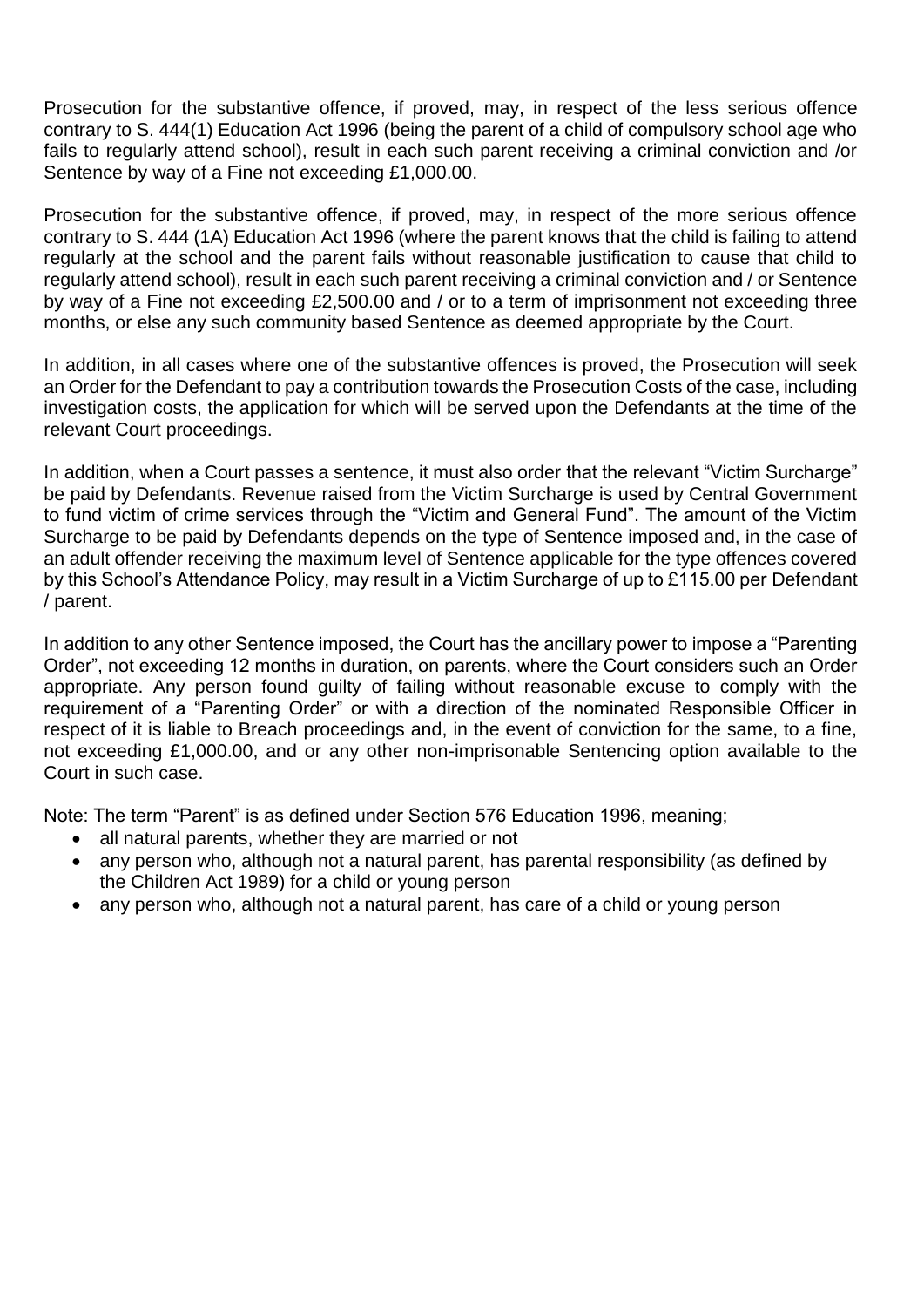## **4. School Medical Service**

We would like to outline what our school medical service offers to students in school.

#### **First Aid Provision**

- The school medical room is equipped with basic first aid supplies.
- First aiders run the medical service and provide first aid for students in school.
- First aid refers to the first assessment, first aid treatment and referral for further medical help, for any injuries or illnesses that arise during the course of the school day, including school trips and sports fixtures. This does not include assessment, treatment and referral for injuries that have arisen outside of school on a previous date.
- Students requiring first aid may bring themselves to the medical room during break and lunchtime.
- During lesson time, students should speak to their teacher who will either send them to the medical room or call reception for first aiders to attend the student.
- **Students should not contact their parents directly for assistance while they are in school.** They should speak to their teacher, or a first aider in the medical room who will make any necessary contact with the parent/carer.

#### **Support for Students with Diagnosed Complex and Potentially Life-Threatening Medical Conditions**

**Edgbarrow School is committed by law to supporting students with complex and potentially life**threatening medical conditions via our Individual Healthcare Plan procedure. **It is the parents/carers responsibility to inform the school about student medical conditions and to keep the school updated with changes in medical conditions, then individual healthcare plans can be reviewed and updated as required. A meeting can be set up with the First Aid Team prior to your child's starting to discuss.** 

#### **Students Own Medication Service**

All medication should be handed in at the main School Reception **before morning registration** to be stored in the school office. Students should **not** be carrying medication around with them in school. The only exception to this rule is emergency medication e.g. severe allergy or asthma medication. Medication must be handed in according to our school policy which includes:

- Medication must be in its **original container**
- **Name of medication** must be visible on the original medication container
- **Dose of medication** required must be visible on the original medication container
- **Medication expiry date** must be visible on the original medication container
- For **prescribed medication Student's name must be on the pharmacy sticker**
- Medication must be accompanied by **a fully completed and signed Parent/Carer Medical Consent Form** found on the school website

<https://www.edgbarrowschool.co.uk/parents/useful-information/forms/>

• Medication that is brought to reception will be accepted by the school **only if it meets the requirements listed above** and is **accompanied by a fully completed and signed Parent/Carer medical consent form.**

#### **Edgbarrow School Policy – Inhalers in School**

- Asthma Plan downloaded from the school website <https://www.edgbarrowschool.co.uk/parents/useful-information/forms/> completed and returned to the School Office.
- Students must carry a reliever inhaler on them at all times in school and on school trips.
- Inhalers must be **CLEARLY** labelled with your child's full name and tutor group.
- Spare inhalers should be held in the School Office in case of an emergency.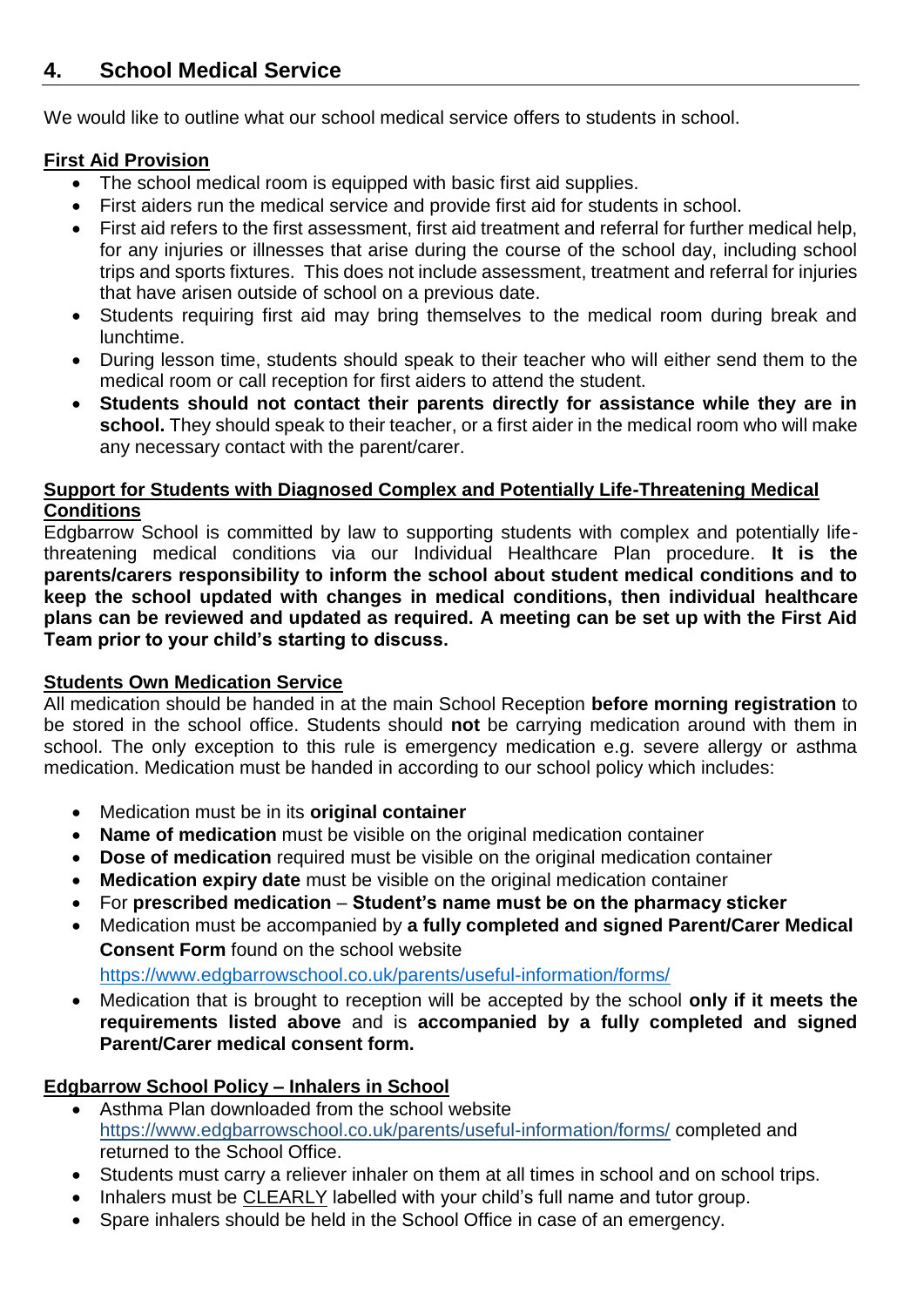It is the responsibility of the Parent/Carer to ensure inhalers are REPLACED and IN DATE.

#### **Edgbarrow School Policy – Adrenaline Auto Injectors in School**

- Allergy Action Plan downloaded from the school website at <https://www.edgbarrowschool.co.uk/parents/useful-information/forms/> completed and returned to the School Office.
- One set of medication (Adrenaline auto injector, antihistamine and inhaler if asthmatic) must be supplied to the School Office AND another set of medication (Adrenaline auto injector, antihistamine and inhaler if asthmatic) must be carried by student at all times in school and school trips.
- All medication must be CLEARLY labelled with your child's full name and tutor group.
- Expiry dates to be held by Parent/Carer and medication to be renewed before expiry date.

#### **School Paracetamol Service**

Paracetamol is available for students, after assessment of need by the designated first aider, for pain relief or a raised body temperature. We require written consent on record and verbal consent at the time from parent/carer prior to the administration of liquid or tablet Paracetamol. If you would like to opt into this service, please ensure you complete the consent box found in the online New Student Registration Form. If the consent box is not completed, we **will not** be able to administer Paracetamol.

If pain relief is required on a regular basis this should be supplied by the parent/carer in accordance with our school policy as above.

May we remind you that it is the responsibility of your child to come to reception at the correct time to take their medication.

Please also note it is parents/carers responsibility to check and renew out of date medication and inform school about medication changes.

Please do not hesitate to contact us at school if you would like any further clarification on our medical procedures.

Please complete the Student Medical Details section within the online New Student Registration Form and ensure that any changes to your child's health are reported to the First Aid Team.

First Aid Team Email: [Secretary@edgbarrowschool.co.uk](mailto:Secretary@edgbarrowschool.co.uk)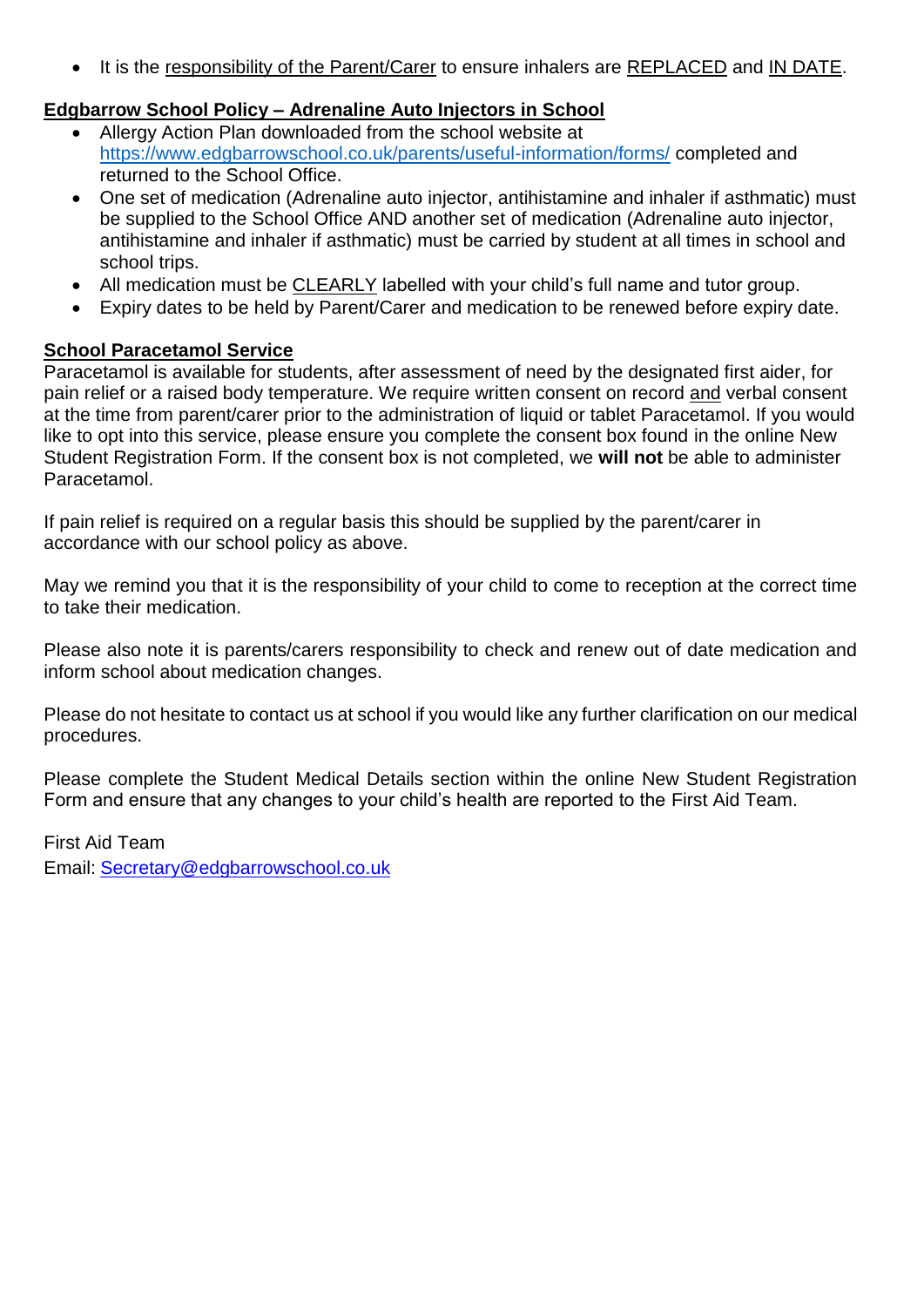## **5. Student Safety Entering and Exiting the School Site**

We are very fortunate that the vast majority of students are able to walk/cycle to school given their proximity. This means that our Grant Road entrance can be extremely overcrowded with students on foot or bike. Parents should not be bringing cars on site for drop off or collection, the school gates will be closed during the school day. Parents who wish to collect students by car should use the free parking by the Morgan Rec or wait until 3.40pm. We ask parents to avoid parking on Grant Road and Pinehill Road.

Those who collect students with specific needs are able to request access to drive onto site via emailing [reception@edgbarrowschool.co.uk](mailto:reception@edgbarrowschool.co.uk) with the following information:

- 1. Student name
- 2. Specific need
- 3. Time frame for access required
- 4. Car registration number

If you need to collect your child during the school day should they become unwell or for a medical appointment, please use the intercom on the main gate to gain access to the school site.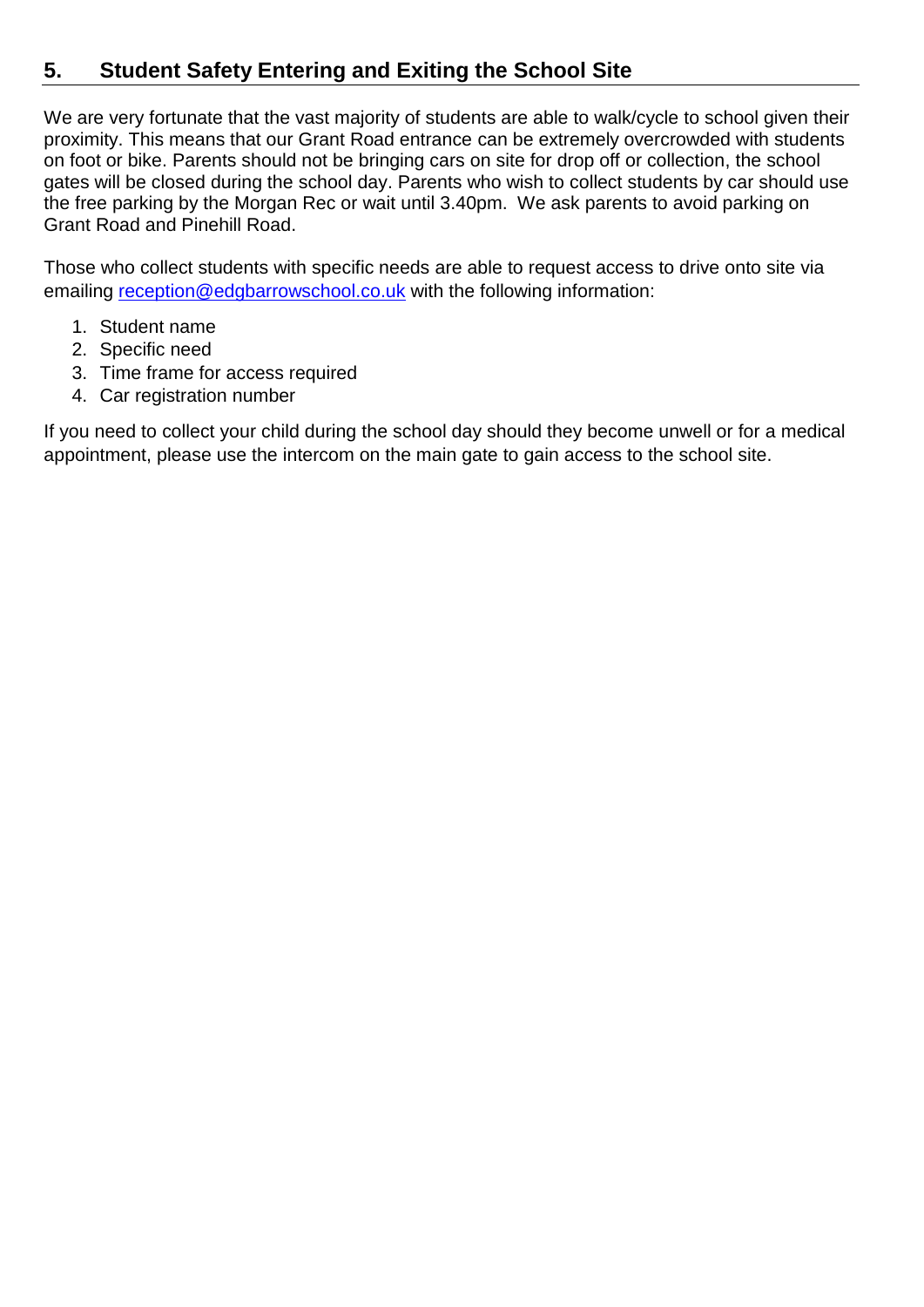## **6. Cycling to School**

Students wishing to cycle to and from school require a cycle permit. All students wishing to cycle will receive Cycle Safety Training by October half term.

Should your child wish to cycle to and from school before they've completed the Edgbarrow Cycle Safety Training, please complete the Provisional Cycle Permit form found [here.](https://forms.office.com/Pages/ResponsePage.aspx?id=MQD74AA-UUGpfHEx7qasIAZUNzuaqGNGjf4wJf_UQ1lURTJDMEFXTEdSWkxHVE0wTUdUOUVPT1UzUS4u) Your child will be asked to show their cycle helmet to their form tutor.

Conditions under which a cycle permit is issued:

- 1. The bicycle is safe and roadworthy.
- 2. Students who cycle to school must wear a cycle helmet.
- 3. Students need to have achieved Level 2 on their Bikeability Training.
- 4. Great care and consideration for other road users should be exercised on the way to and from school.
- 5. The bicycle must be placed in the bike shed and padlocked during school hours.
- 6. The bicycle is not ridden on the school site and is pushed along the footpath when coming and going on the school drive.

Any failure to observe these conditions may result in the withdrawal of a permit at the discretion of the Head of Year.

#### **All students must have a cycle helmet and this will be checked regularly by the staff on duty at the bike sheds.**

Once the Edgbarrow Cycle Safety Training has taken place, Students will be issued with a permit tag for their bike.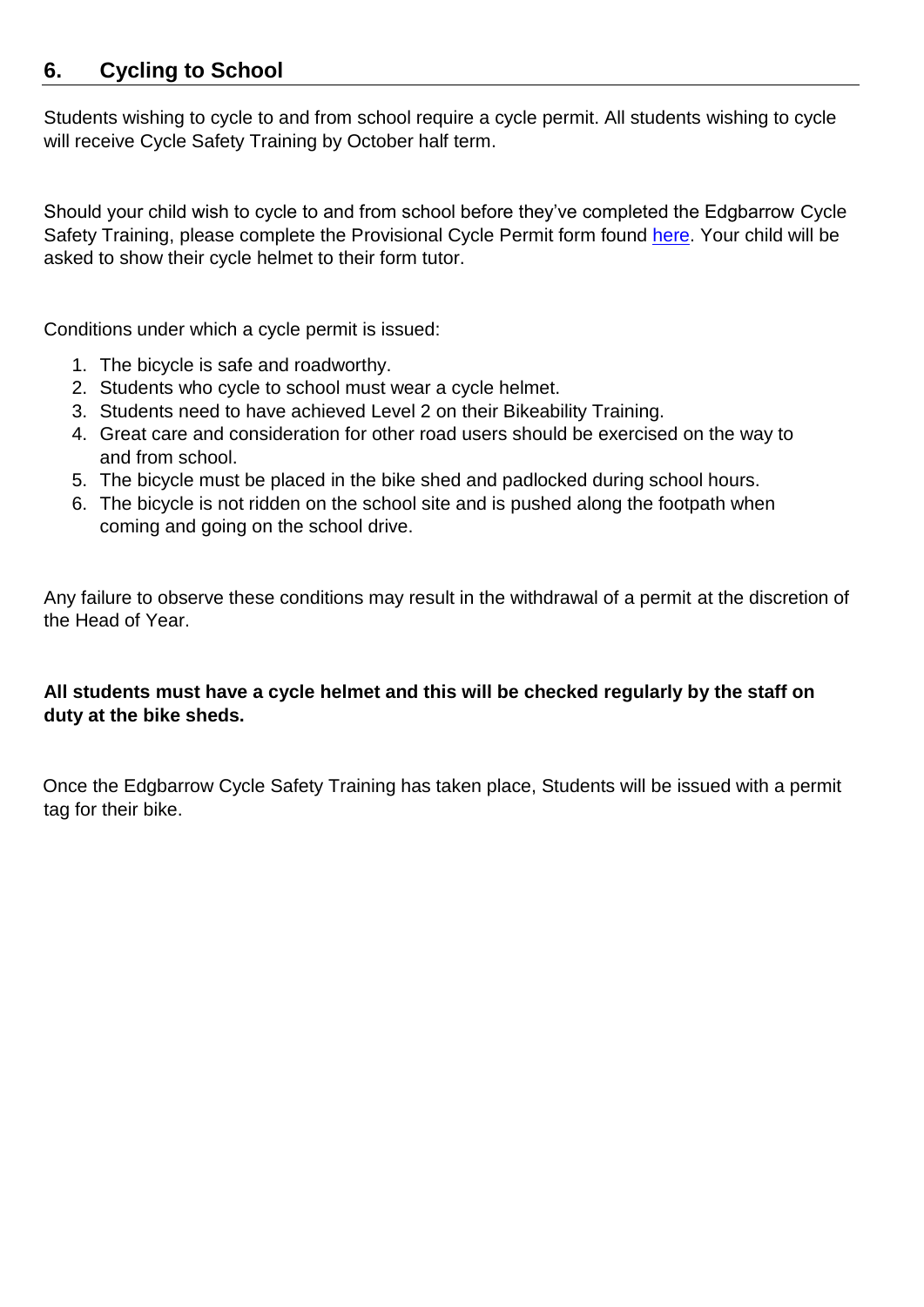## **7. Year 7 Locker Request**

We have lockers available for students to use to store their belongings in a safe and secure place. The use of a locker for a year costs £5.00 which includes a combination padlock that we will provide. If you would like to reserve a locker for your child, please complete the online form using the link found [here.](https://forms.office.com/Pages/ResponsePage.aspx?id=MQD74AA-UUGpfHEx7qasIAZUNzuaqGNGjf4wJf_UQ1lUNEhVS0k0VUoxTEFMOEwyUE8yU1YxSENERS4u)

To arrange payment please use the online payment system - details of how to access our online payment system will be sent to you in due course. If you prefer to pay by cheque, please would you make the cheque payable to Edgbarrow School and write your child's name and 'Year 7 locker' on the back, or you can pay by cash.

In September, once payment is received students will be issued with a padlock via their tutor with instructions on how to set up the combination. Heads of Year will also keep a key that can override the combination in an emergency. If your child loses their padlock, a £10 charge will be required to cover the cost of replacement. Any damage caused due to misuse, will also incur a charge.

We are keen to support all students in school and do not wish for any child to be disadvantaged due to financial hardship. Should you have any concerns or queries regarding the voluntary payment, please do not hesitate to contact Mrs Pyke, Business Manager, who will be happy to help you.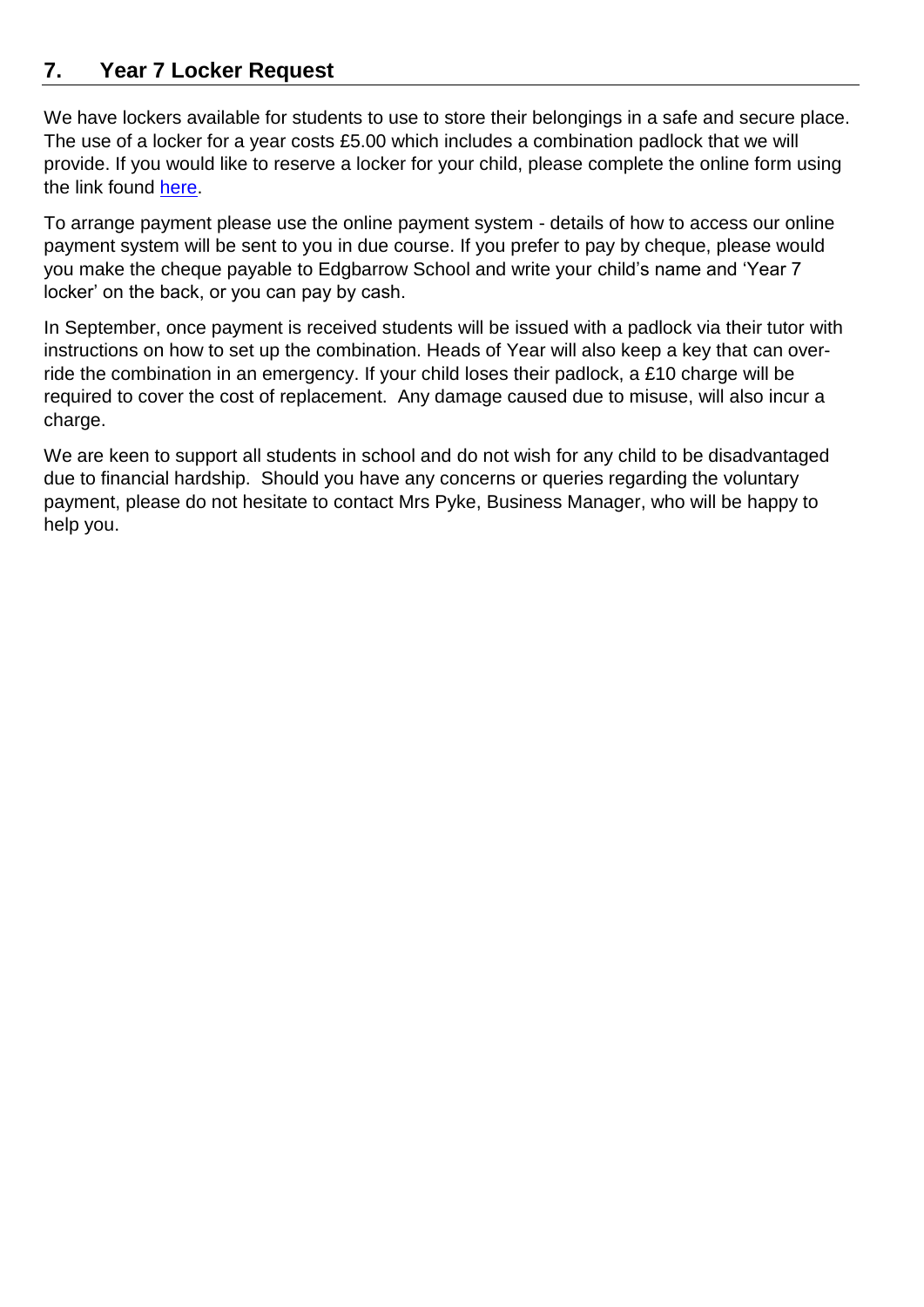## **8. School Uniform**

The school uniform list gives full details of the uniform. Items bearing the school badge or name are blazers, jumpers, ties and PE kit. These items are supplied by Sportswear International (SWI) and purchases can be made by visiting their website<https://www.swischoolwear.co.uk/> and ordering via "Parents Online". There is a link to SWI from the Edgbarrow website [https://www.edgbarrowschool.co.uk/about-us/the-school/school-uniform/.](https://www.edgbarrowschool.co.uk/about-us/the-school/school-uniform/) Alternatively, orders may be placed by telephone or post.

#### **The cut-off date for delivery for the start of the school year is Monday 1 st August 2022 but orders should be placed before this date.**

All other items of uniform may be purchased from a range of providers including, Trutex Direct, Marks & Spencer or indeed any other High Street retailer or supermarket, providing that the colour and style conform to the school uniform specifications detailed on the attached uniform list.

Trousers, skirts, shirts and blouses can be ordered from the Trutex website www.trutexdirect.com using the school's code LEA00281SD or SWI [www.swischoolwear.co.uk](http://www.swischoolwear.co.uk/)

Please note that the length of girls' skirts should be knee length and that the colour of all skirts and trousers for boys and girls should be Harrow grey.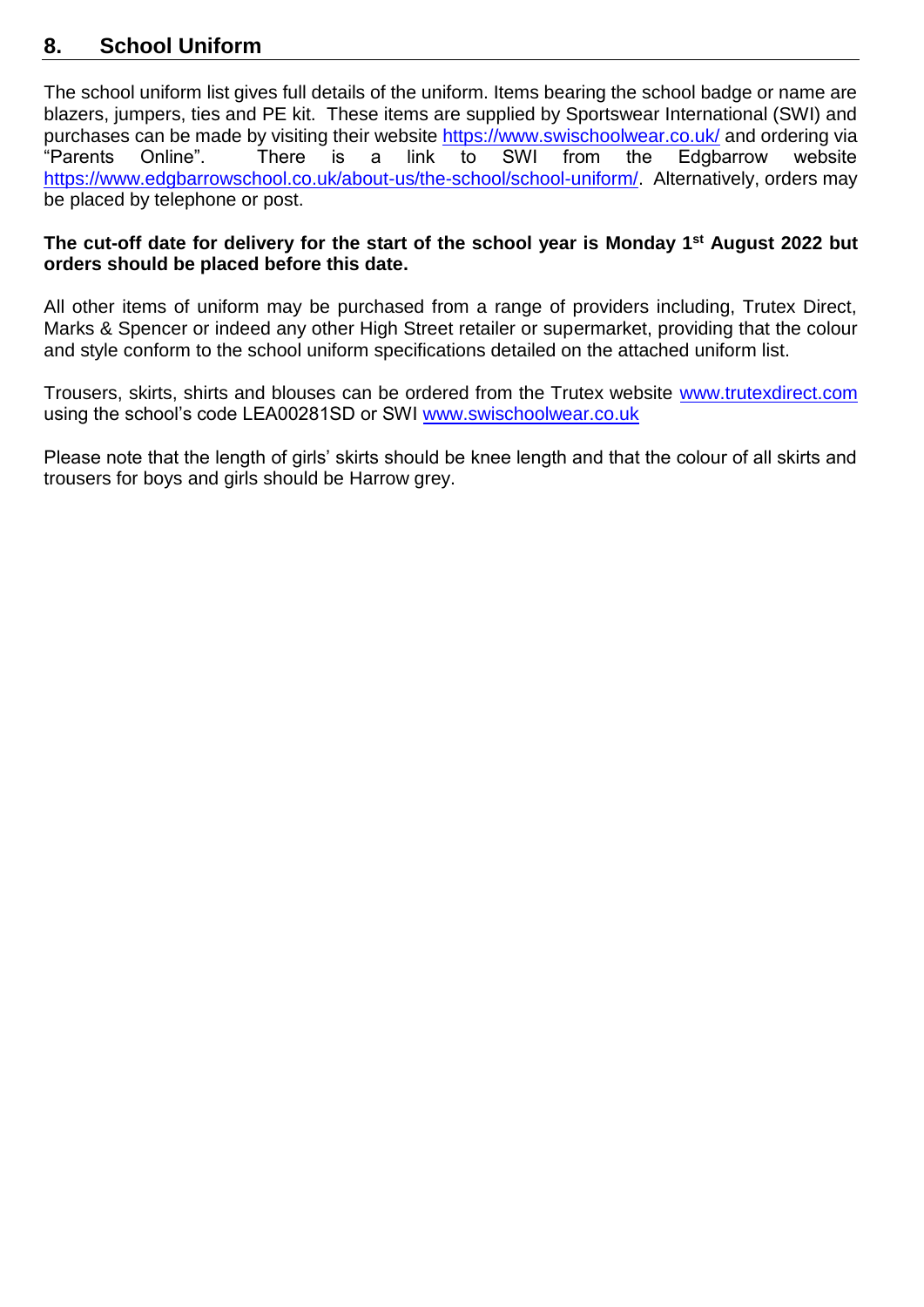## **9. School Uniform List**

The wearing of the correct uniform while travelling to and from school and during the school day is very important to us. We feel that it sets the standard in terms of high expectations, and a purposeful attitude towards work, while promoting the school and our ethos. We rely very much on the co-operation of students and parents in helping us to set and maintain high standards of dress and appearance.

To ensure consistency and clarity, parents will be offered two recognised suppliers for purchasing some items of uniform.

- Sportswear International (SWI) for all badged items of uniform Blazers/PE kit and trousers, skirts, shirts and blouses.
- Trutex offer skirt and trousers for girls and two styles of trousers for boys.

Equivalent items may be purchased from any High Street retailer or supermarket and must be Harrow grey in colour. Harrow grey is dark grey.

All items of uniform and PE kit must be named.

|                      | <b>SCHOOL UNIFORM</b>                                                                                                                                             | <b>PE KIT</b>                                                                                                                                       |
|----------------------|-------------------------------------------------------------------------------------------------------------------------------------------------------------------|-----------------------------------------------------------------------------------------------------------------------------------------------------|
| Trousers:            | Harrow grey, flat front and slim leg, no stretch<br>fabrics, skinny or tight fit                                                                                  | <b>Compulsory PE Kit</b><br>Polo shirt with Edgbarrow badge *                                                                                       |
| Belt:                | Plain and black                                                                                                                                                   | S-tec Milan shorts with Edgbarrow lettering *<br>Sport socks with Edgbarrow lettering *                                                             |
| Skirt:               | Harrow grey, knee length, stitched down pleats                                                                                                                    | White ankle sport socks<br>Astro trainers suitable for use on grass throughout the year                                                             |
| Option 1:            |                                                                                                                                                                   | Shin pads are compulsory for all football and hockey lessons<br>and afterschool clubs and matches                                                   |
|                      | Shirt and Tie: Pale blue, polycotton (plain) with short sleeves<br>or long sleeves - tucked into waistband. School<br>tie (SWI or school) worn with badge showing | Gum shields are compulsory for all contact rugby and all<br>hockey lessons and afterschool clubs and matches                                        |
| Option 2:<br>Blouse: | Pale blue, polycotton blouse with revere collar<br>(short or long sleeves) - tucked into waistband                                                                | Option 1:<br>Multi-Sport shirt * for Rugby/Outdoor Wear                                                                                             |
|                      | Both can be purchased at Trutex.                                                                                                                                  | Option 2:<br>Aptus 1/4 Zip Training Top with Edgbarrow badge * for<br>Outdoor wear                                                                  |
| Blazer:              | Dark blue with Edgbarrow badge (SWI)                                                                                                                              |                                                                                                                                                     |
| Jumper:              | (Optional) Plain navy with V neckline and<br>Edgbarrow logo (SWI)                                                                                                 | <b>Optional PE Kit</b><br>Aptus Training Pants with Edgbarrow lettering *<br>S-tecX Thermal Navy Baselayer*<br>S-tec Skort - navy/white (optional)* |
| Shoes:               | Black leather formal/business shoes with<br>backs and low heel - no 'trainer type' shoes<br>including branded all black examples.                                 | Navy blue leggings with Edgbarrow lettering*                                                                                                        |
|                      | Canvas/material shoes are not acceptable for<br>safety reasons                                                                                                    | Football boots with rugby safe studs for students wishing to<br>attend afterschool football/rugby clubs (optional)                                  |
| Socks:<br>Tights:    | Plain grey or black<br>Grey, black or neutral                                                                                                                     |                                                                                                                                                     |
|                      |                                                                                                                                                                   |                                                                                                                                                     |
|                      |                                                                                                                                                                   | *supplied by Sportswear International (SWI)                                                                                                         |

#### **OUTDOOR COATS**

Students should wear a plain coat or jacket. Tracksuit tops, fleece and denim jackets and clothing with slogans, flags and large motifs are not suitable and are not appropriate. Fluorescent safety bands are acceptable in winter.

The school does not accept haircuts of extreme fashion, engraved design in hair or unnatural colours, piercings (e.g. nose studs); nail varnish/nail extensions (e.g. gels, acrylic nails); or jewellery with the exception of a wristwatch, one pair of earrings – plain silver/gold studs one in each ear and only worn in lower ear lobes. Make up is not allowed in Years 7-9. Girls in Years 10-11 may wear light make-up which is discreet and natural in colour. Headphones are not part of the uniform and should not be seen or worn during the school day.

Any request for modifying the school uniform for religious reasons must be made in writing to the Headteacher before admittance.

**SUMMER UNIFORM -** worn from the second half-term in the Summer Term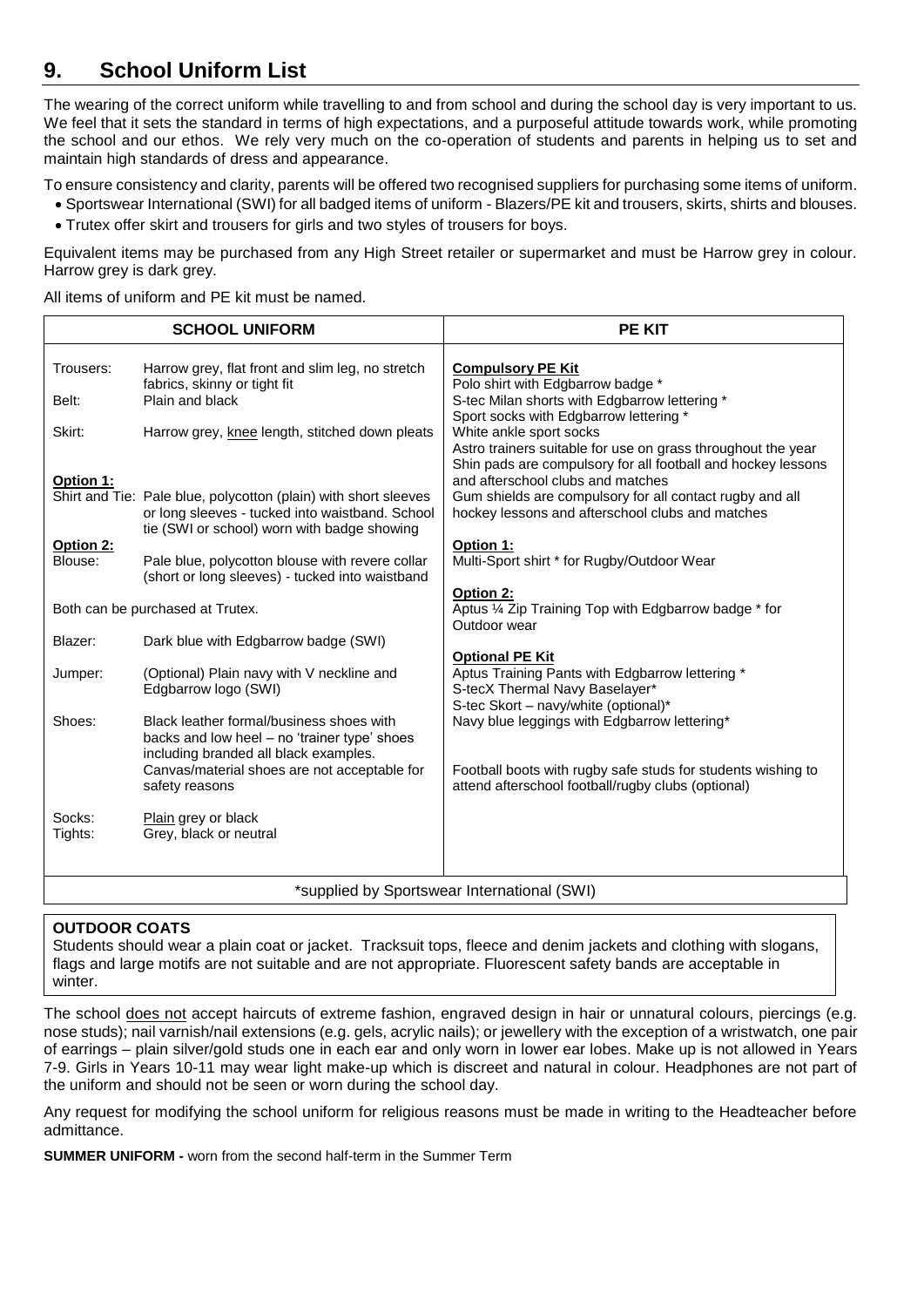Pens (Black, Blue) Pencils Ruler Rubber Glue Stick **Scissors** Black Fine liner Highlighter pens Colouring pencils Pencil sharpener **Calculator Protractor** Reading Book School Planner (provided by school on first day) Headphones (not wireless)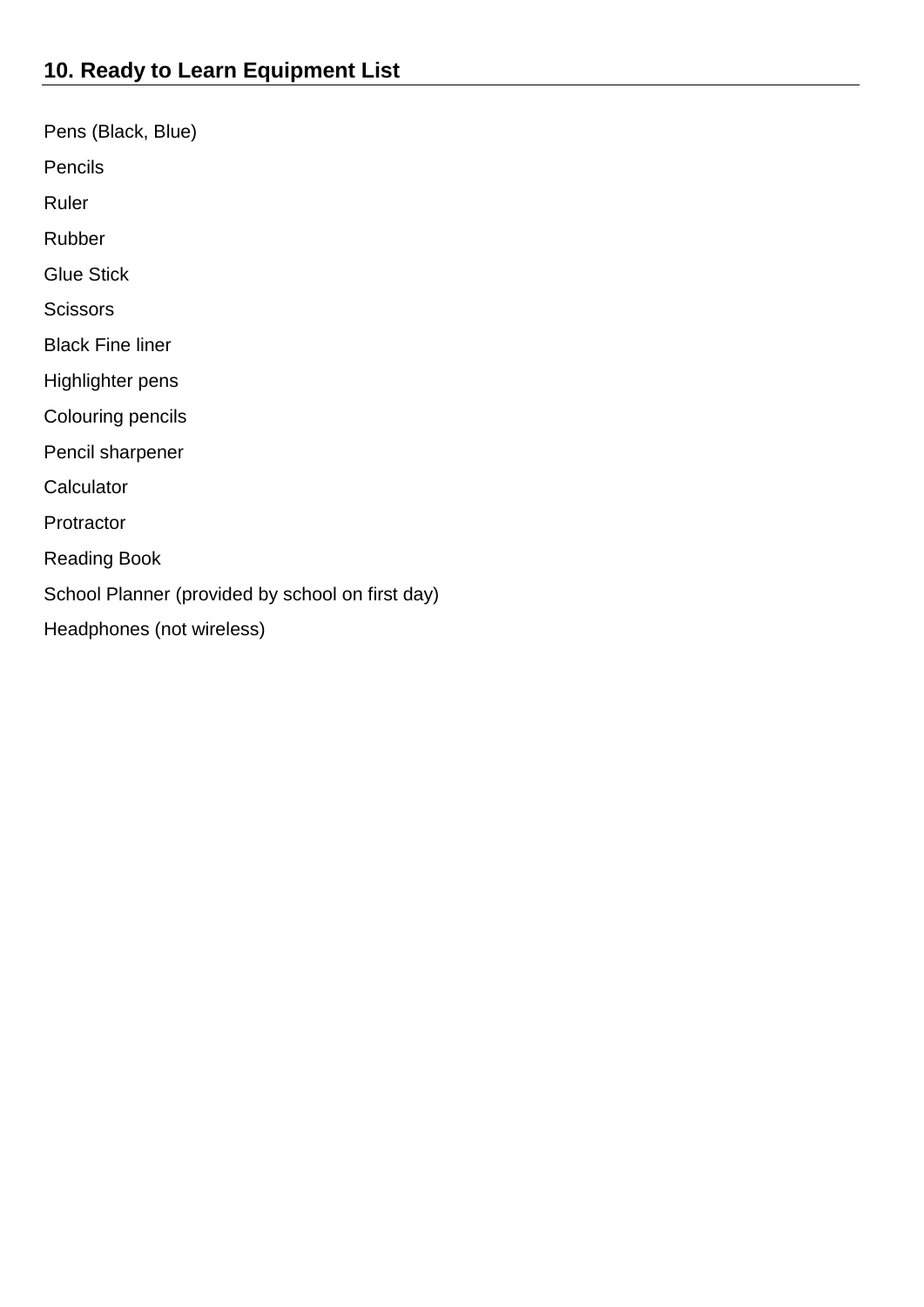Mobile phones should be off and away during the school day, including break and lunch unless the teacher asks students to use them during a lesson.

Phones being used at the request of the teacher during a lesson should be on silent and placed face down on the table until required. Students must only access sites and programmes as directed by their teacher.

Failure to comply with the mobile phone expectations will lead to sanctions:

Confiscate phone and take to reception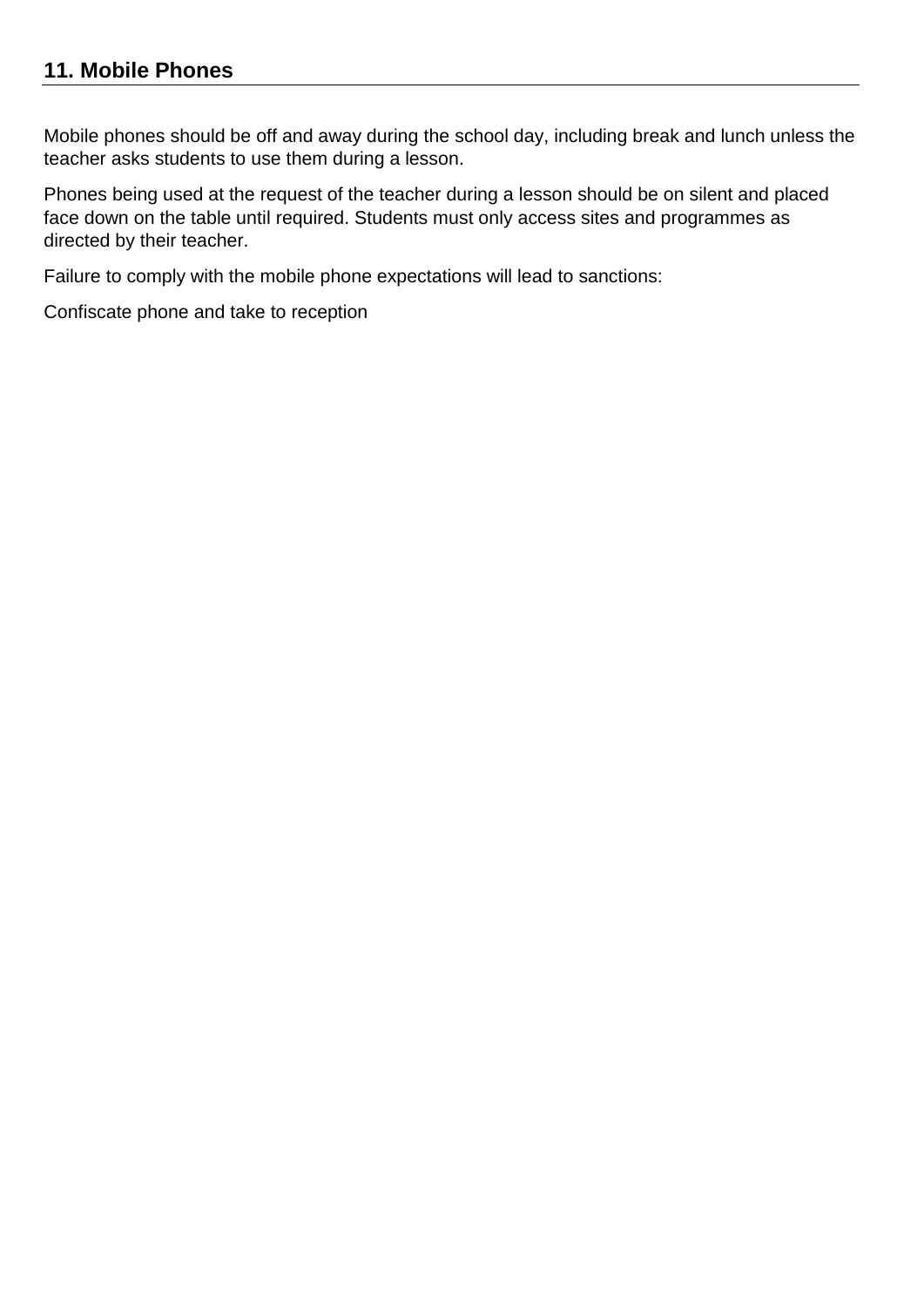## **12. Modern Foreign Languages**

In September 2022 half of Year 7 will study Spanish and half of the year group will study French. They will continue with the same language throughout Key Stage 3. In Year 8 we will offer some students the opportunity to study two languages (French and Spanish).

Whether your child studies French or Spanish will depend on his/her tutor group. If you are a French or Spanish speaking family please contact me [Katie.Brandist@edgbarrowschool.co.uk](mailto:Katie.Brandist@edgbarrowschool.co.uk) to discuss which is the right language for your child to study. If there is any other strong reason why your child should learn a particular language please contact me by Friday 27<sup>th</sup> May. Please note that there are many factors we take into consideration when allocating tutor groups and we may not be able to allocate your requested language.

Thank you for your cooperation.

Mrs K Brandist Head of Modern Foreign Languages

Email: [Katie.Brandist@edgbarrowschool.co.uk](mailto:Katie.Brandist@edgbarrowschool.co.uk)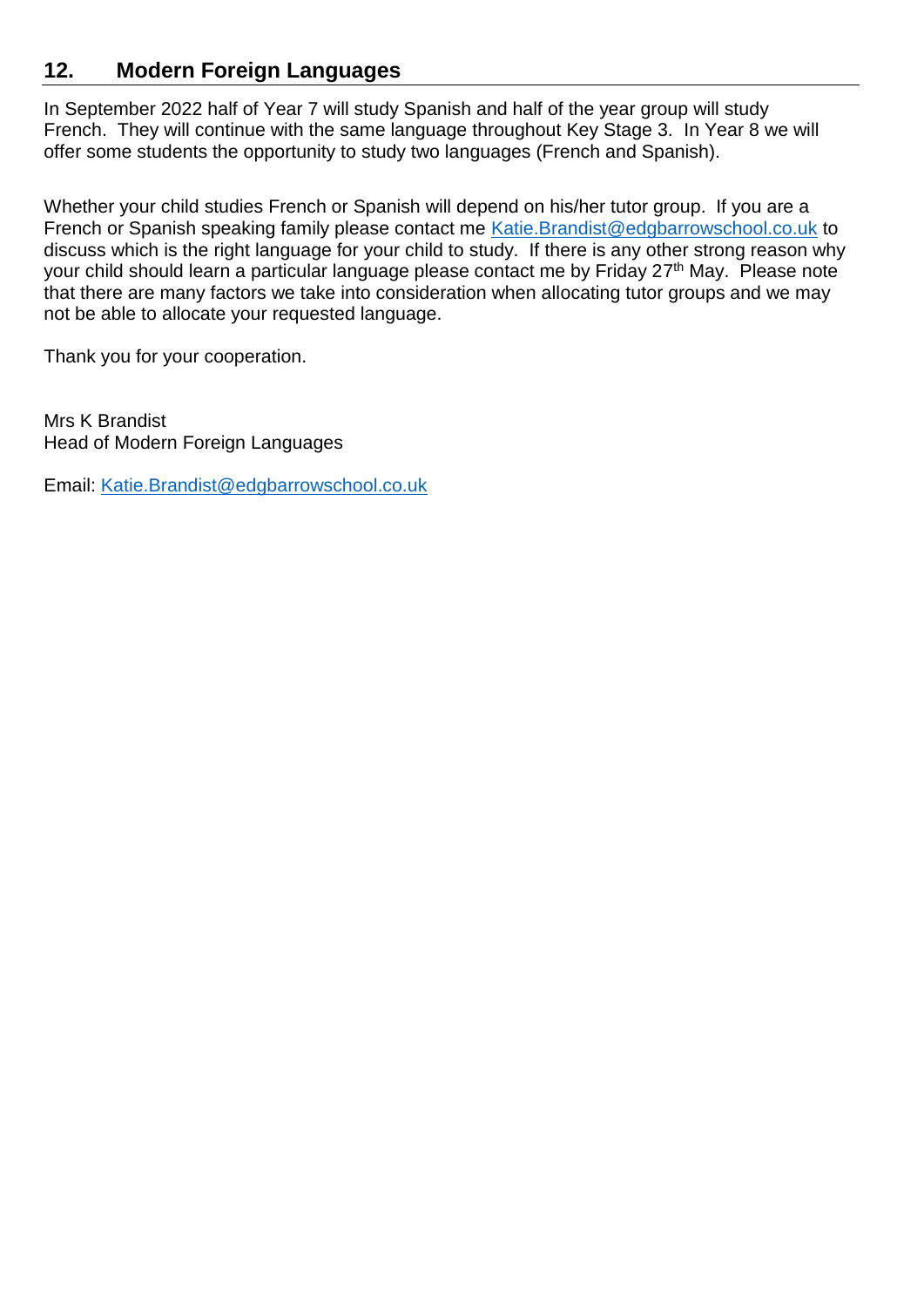#### **13. Privacy Notice for Students, Parents and Carers Data Protection Act 2018**

This is a summary of our privacy notice to explain how we use information about you and your child and what we do with it. The information is called 'personal data' or 'personal information'. The full Privacy Notice can be found at [www.edgbarrowschool.co.uk.](http://www.edgbarrowschool.co.uk/)

#### **Students and parents/carers are asked to read this notice before completing the school's student registration form.**

#### **Who we are**

Your school is called Edgbarrow School and that it is part of the Corvus Learning Trust. The Corvus Learning Trust is the organisation that is in charge of your personal information. This means that the Corvus Learning Trust is called the Data Controller for the purposes of the Data Protection Act.

The postal address of the Corvus Learning Trust is: Grant Road **Crowthorne** RG45 7HZ

Alternatively you can email us at email here [enquiries@corvuslearningtrust.co.uk](mailto:enquiries@corvuslearningtrust.co.uk)

If you want to discuss, correct or update your personal information you should contact the school directly. You can leave a letter at reception or send one by post to:

Edgbarrow School Grant Road **Crowthorne** RG45 7HZ

#### **How we use student information**

The Corvus Learning Trust collect and hold personal information relating to our students and may also receive information about them from their previous school, the local authority and/or the Department for Education (DfE).

If you want to see a copy of the information about you that we hold and share about your child, please contact the school.

We hold this personal data and use it to:

- Support your child's teaching and learning
- Monitor and report on your child's progress
- Provide access to online learning environments, such as Google Classroom
- Provide facilities for students, parents and carers to pay for services, such as cashless catering in the school canteen
- Communicate with parents
- Provide appropriate pastoral care
- Support your child's transition to another school or into further education or training
- Assess the quality of our services
- Comply with the law about sharing personal data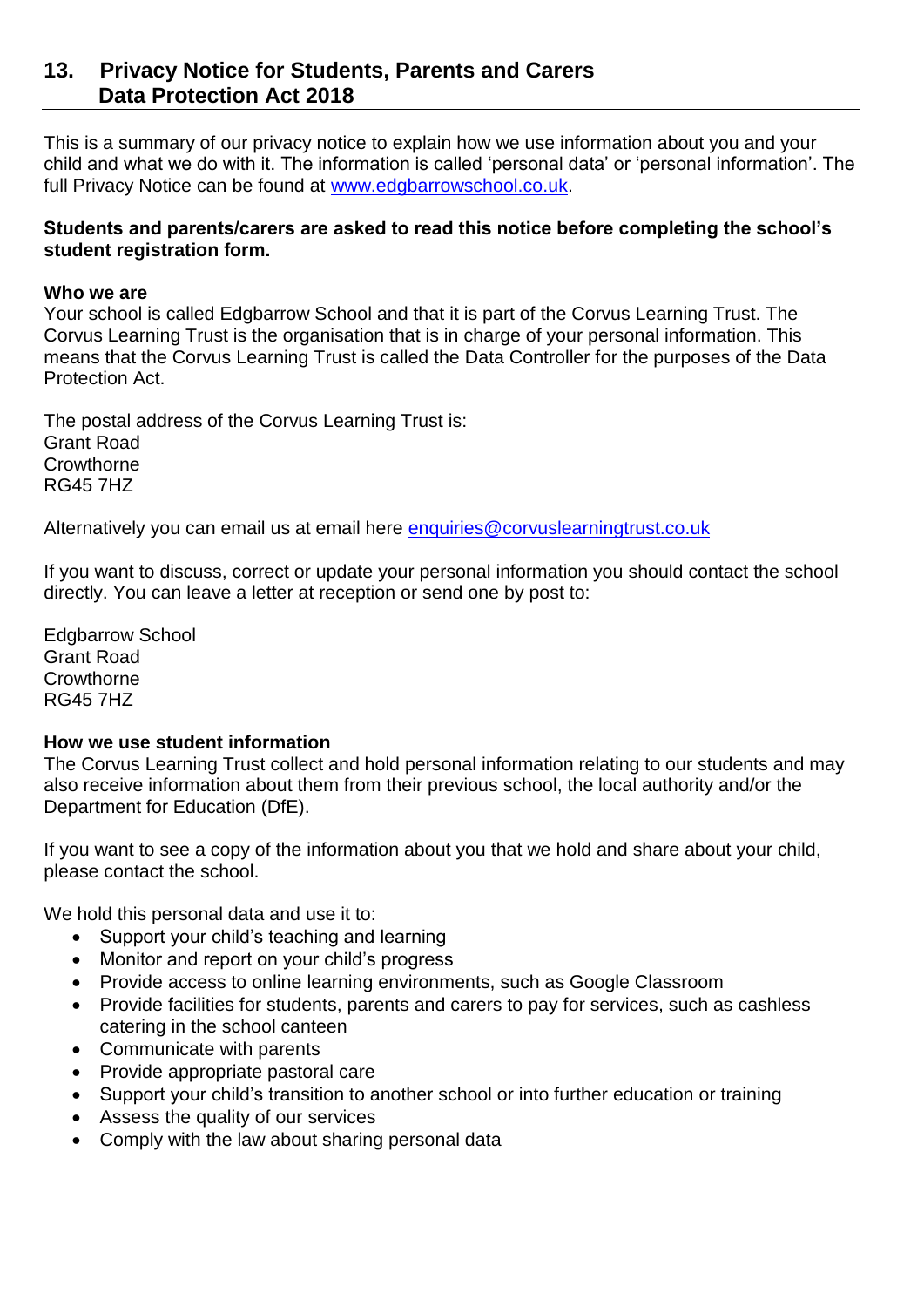This information includes your child's contact details, national curriculum assessment results, attendance information, any exclusion information, where students go after they leave us and personal characteristics such as ethnic group, special educational needs and relevant medical information. If your child is enrolling for post 14 qualifications we will be provided with your child's unique learner number (ULN) by the Learning Records Service and may also obtain from them details of any learning or qualifications undertaken.

We will also use photographs of students in accordance with the permissions indicated by you on the student registration form.

The use of your information for these purposes is lawful for the following reasons:

- The Corvus Learning Trust is under a legal obligation to collect the information or the information is necessary for us to meet legal requirements imposed upon us, such as our duty to safeguard students
- It is necessary for us to hold and use your information for the purposes of our functions in providing schooling and so we can look after our students. This is a function which is in the public interest because everybody needs to have an education. This means we have real and proper reasons to use your information
- We will not usually need your consent to use your information. However, if at any time it appears to us that we would like to use your personal data in a way which means that we would need your consent then we will explain to you what we want to do and ask you for consent. This is most likely to be where we are involved in activities which are not really part of our job as a Trust but we are involved because we think it would benefit our students. If you have given consent for us to use your data, you can change your mind at any time and tell us that you are withdrawing your consent

When we collect personal information on our forms, we will make it clear whether there is a legal requirement for you to provide it, and whether there is a legal requirement on the Trust to collect it. If there is no legal requirement then we will explain why we need it and what the consequences are if it is not provided. We will confirm the information we are holding about you and your children each year.

#### **How long we keep your information**

We only keep information for as long as we need to or for as long as the law requires us. Most of the information we have will be in the student's file. We usually keep these until their 25th birthday (or until their 35th birthday in the case where a student has a statement for educational needs) unless they move to another school in which case we send their file to their new school. We have a policy which explains how long we keep information. It is called a Records Retention Policy and it can be found at<https://www.edgbarrowschool.co.uk/about-us/school-policies/>

#### **Your rights**

You have these rights:

- You can ask us for a copy of the information we have about you
- You can ask us to correct any information we have about you if you think it is wrong
- You can ask us to erase information about you (although we may have good reasons why we cannot do this)
- You can ask us to limit what we are doing with your information
- You can object to what we are doing with your information
- You can ask us to transfer your information to another organisation in a format that makes it easy for them to use.

There is more information in our Data Protection Policy which can be found at <https://www.edgbarrowschool.co.uk/about-us/school-policies/>

If you have any questions, please email [dpo@corvuslearningtrust.co.uk](mailto:dpo@corvuslearningtrust.co.uk)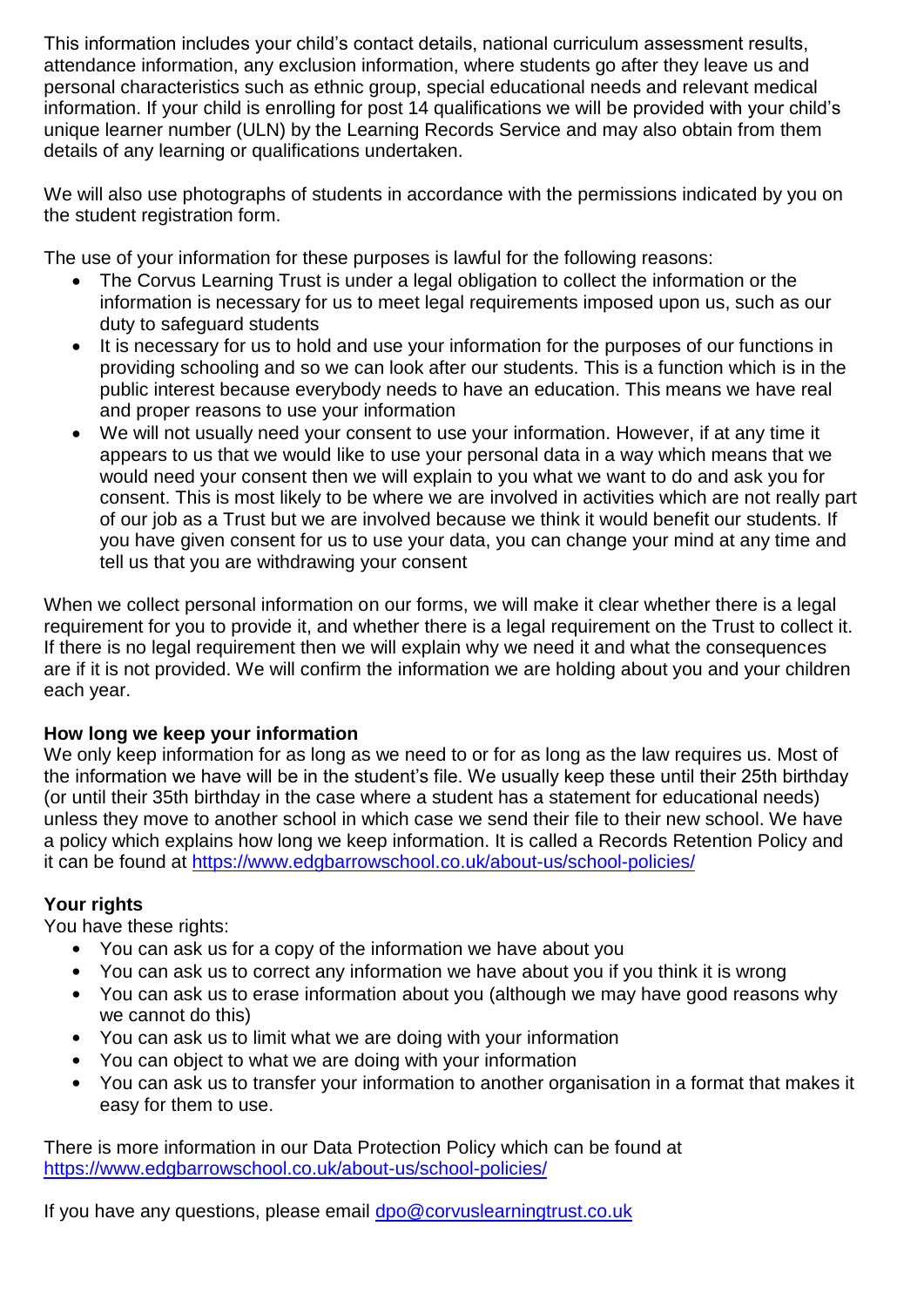## **14. Biometric Cashless Catering System**

We have a cashless catering system at Edgbarrow using biometrics. This significantly improves the services we are able to offer students and staff, with benefits including:

- The convenience for students of not having to look after and handle cash in school each day.
- Improved security for handling cash transactions in the school.
- Reduction in opportunities for children to lose money.
- A reduction in queuing time at break and lunch.

The school will of course comply at all times with the Data Protection Act 2018 and with the provisions of the Protection of Freedoms Act 2012, regarding the use of biometric data.

In order for your child to use the biometric system, one parent or carer will need to read the information provided and to give their consent via the online Student Registration Form.

We will also offer an opportunity to opt out for those students who, on consideration, would prefer to use a PIN number instead.

## **IMPORTANT NOTES FOR PARENTS Background to the use of biometrics in schools**

For the sake of clarity, biometric information is information about someone's physical or behavioural characteristics that can be used to identify them. There are many possible biometrics, including, for example, a digital photograph, fingerprint or hand shapes. As part of our identity management systems, we will record a biometric measurement taken from a finger, but not a fingerprint image. The information is stored in a highly secure database, and will only be used by the school to confirm who is using a range of services. In future we may introduce other biometric services where appropriate, and we will contact you before any changes are introduced.

Our chosen solution allows us to use a secure database holding biometric data for use with a range of services. This means we will store the least amount of data possible, which reduces the risk of loss of data.

The data that is held cannot be used by any other agency for any other purpose.

The school will not use the biometric information for any purpose other than that stated above. The school will store the biometric information collected securely in compliance with the Data Protection Act 2018 and the General Data Protection Regulations (GDPR). The school will not share this information with anyone else, and will not unlawfully disclose it to any other person.

#### **Current legislation – The Protection of Freedoms Act 2012**

The legislation requires schools to:

- Inform parents about the use of biometric systems in the school and explain what applications use biometrics.
- Receive written permission from one parent if the school is to process biometric information for their child.
- Allow children to choose an alternative way of being identified if they wish.
- Children under 18 who do not have permission will not be able to use existing or new biometrics when using services in the school.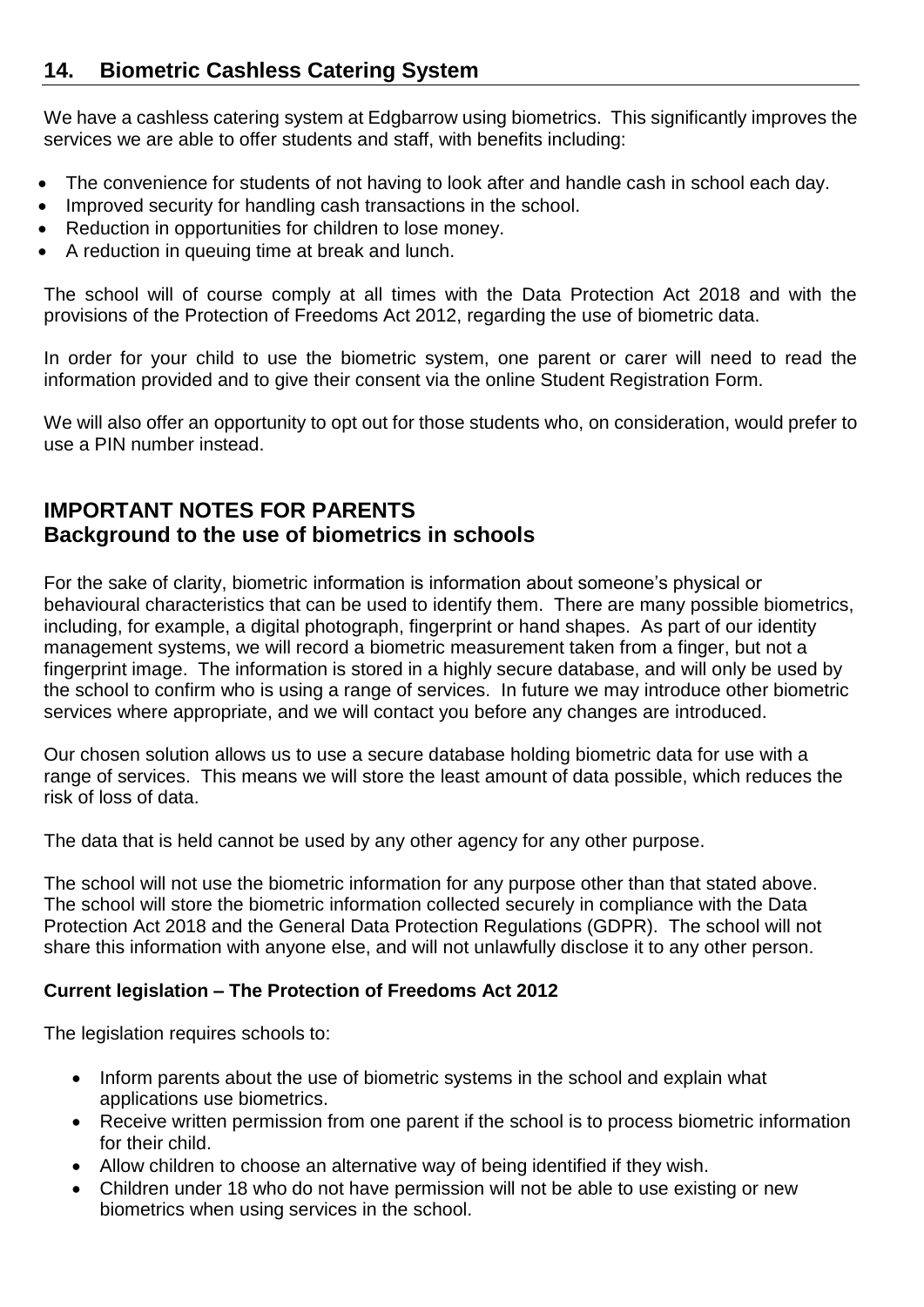If you do not wish your child to use the biometric system, or if your child chooses to use an alternative form of identification we will provide reasonable alternative arrangements that allow them to access current and future services.

Should you agree to the processing of your child's biometric information, it is important that you give your consent via the online Student Registration Form. Please note that when your child leaves the school, or if for some other reason he/she ceases to use the biometric system, his/her biometric data will be permanently deleted.

Further details of our data protection policy can be found on our website: [www.edgbarrowschool.co.uk](http://www.edgbarrowschool.co.uk/)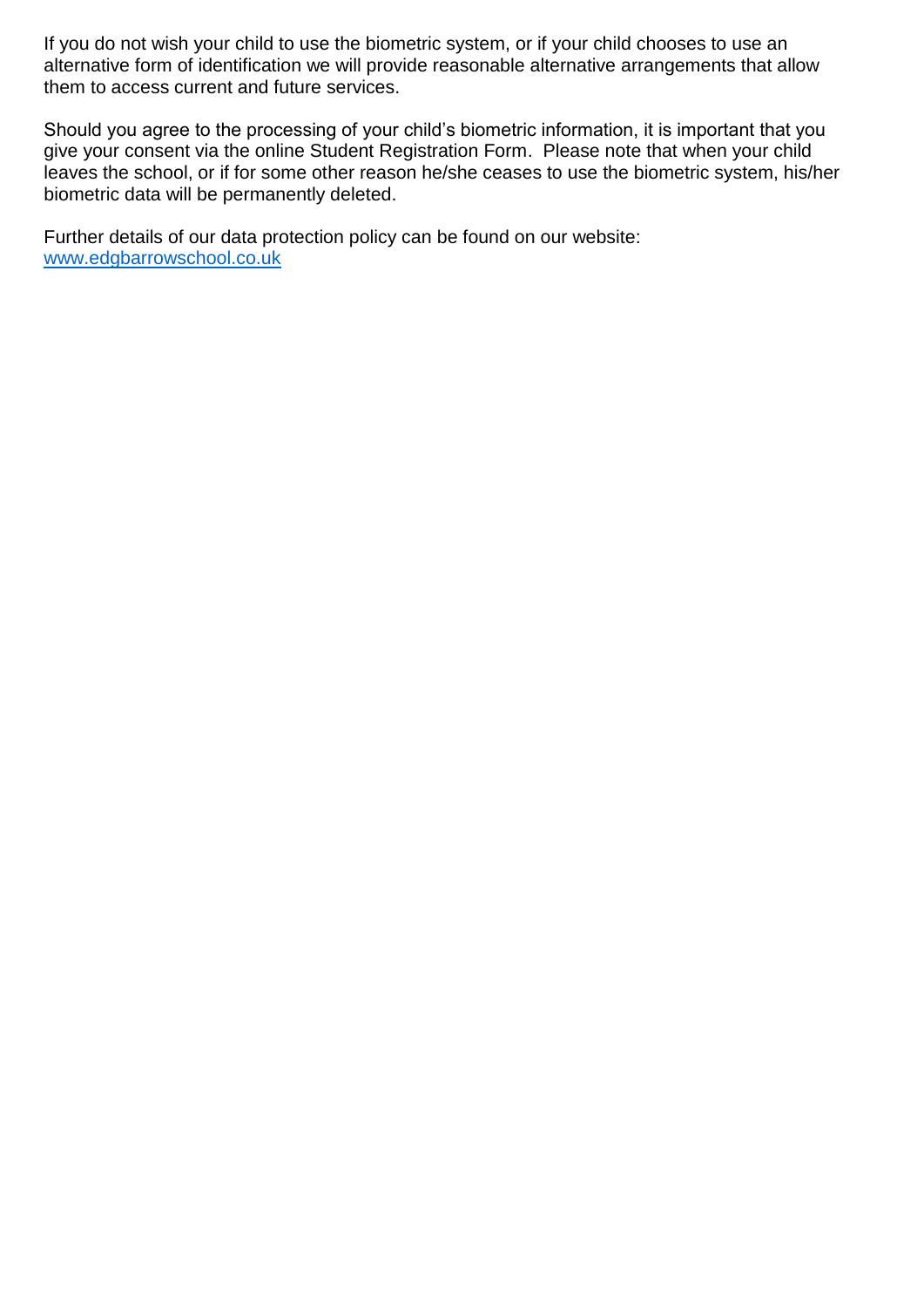## **15. Cucina Catering**

## **WELCOME TO** Cucina

Cucina's service provides an educational food service by linking the classroom and the kitchen.

Students can see dishes being freshly prepared such as homemade pizza being served fresh from our pizza oven, fresh bread made on the premises daily and a wide variety of freshly prepared main meals, salads, sandwiches, fruit pots and desserts as well as mouth watering homemade muffins and cakes.

## **FREE SCHOOL MEALS**

For those on free school meals, Cucina are unique in offering any two items from the vast daily menu for their free school meal value regardless of price in recognition of the importance of meals at school.



Cucina's philosophy centres on the premise that eating well is crucial to improving ability and behaviour, as well as academic and athletic success. Cucina makes meals fun and helps students to broaden their knowledge and appreciation of food.

## WHAT STUDENTS SFF

- Fresh food prepared in our kitchens every single day
- The use of fresh, locally sourced ingredients
- Growing herbs and selected vegetables
- Linking theme days to the curriculum

 $\geq$  $\overline{\phantom{a}}$ 

 $\sim$ 

Taste trials for new dishes and unusual foods

## **SCHOOL FOOD STANDARDS**

I am sure that you will have heard about the food-based requirements for school lunches originally developed by the Schools Food Trust. The latest guidelines saw a return to the food based standards, first introduced in 2006, moving away from the nutritional quidelines launched in 2009. However as Cucina continue to be at the forefront of enhancing nutrition and usage within schools and academies across the country, we still ensure our menus comply with the nutritional standards as a best practice principle.

## **FOODIE GROUPS & STUDENT INVOLVEMENT**

Cucina are always looking for feedback, and who better to ask than our very own customers? In each of our schools we cater in, we look for people to act as Cucina Ambassadors and to help us provide a restaurant and food offer that meets the needs of you and your friends.

#### What do you think? Something that you might be interested in?

#### The role of the Cucina Foodie:

- To be an ambassador of Cucina
- Attend a termly meeting hosted by the Cucina
- Gain feedback from your peers on the topics / subjects that we set you
- Tell us what we are doing well and what we could do better
- Have direct contact with your Chef
- Tell us what's new on the high street

#### What you get:

حا

 $\rightarrow$ 

 $\geq$ 

#### A 'Foodie' badge which will entitle you to a range of perks:

- You get to the jump the queue with one friend
- Receive a voucher, after the meetings, that entitles you to a whole pizza free to share with your friends
- Get to taste, free of charge, new items we have on trial



**DID YOU KNOW** 

More than 90% of our menu is homemade

- 80% of our vegetables and fruit are sourced within the UK
- The majority of our meat is red tractor approved and sourced from Great Britain
- All our fish is farmed from sustainable stocks (MSC approved)
- All our eags are free range
- All our coffee and chocolate is fair trade
- Our menus are Vegetarian Society **Approved**
- We have an Executive Chef in all of our schools to cook healthy, tasty food as well as educate our customers
- We run a theme day every 2 weeks to provide a variety of menu choice
- Take away is available on any of our main meals, except fish & chips on Friday, so if you haven't got time to cook...we can do it for you.

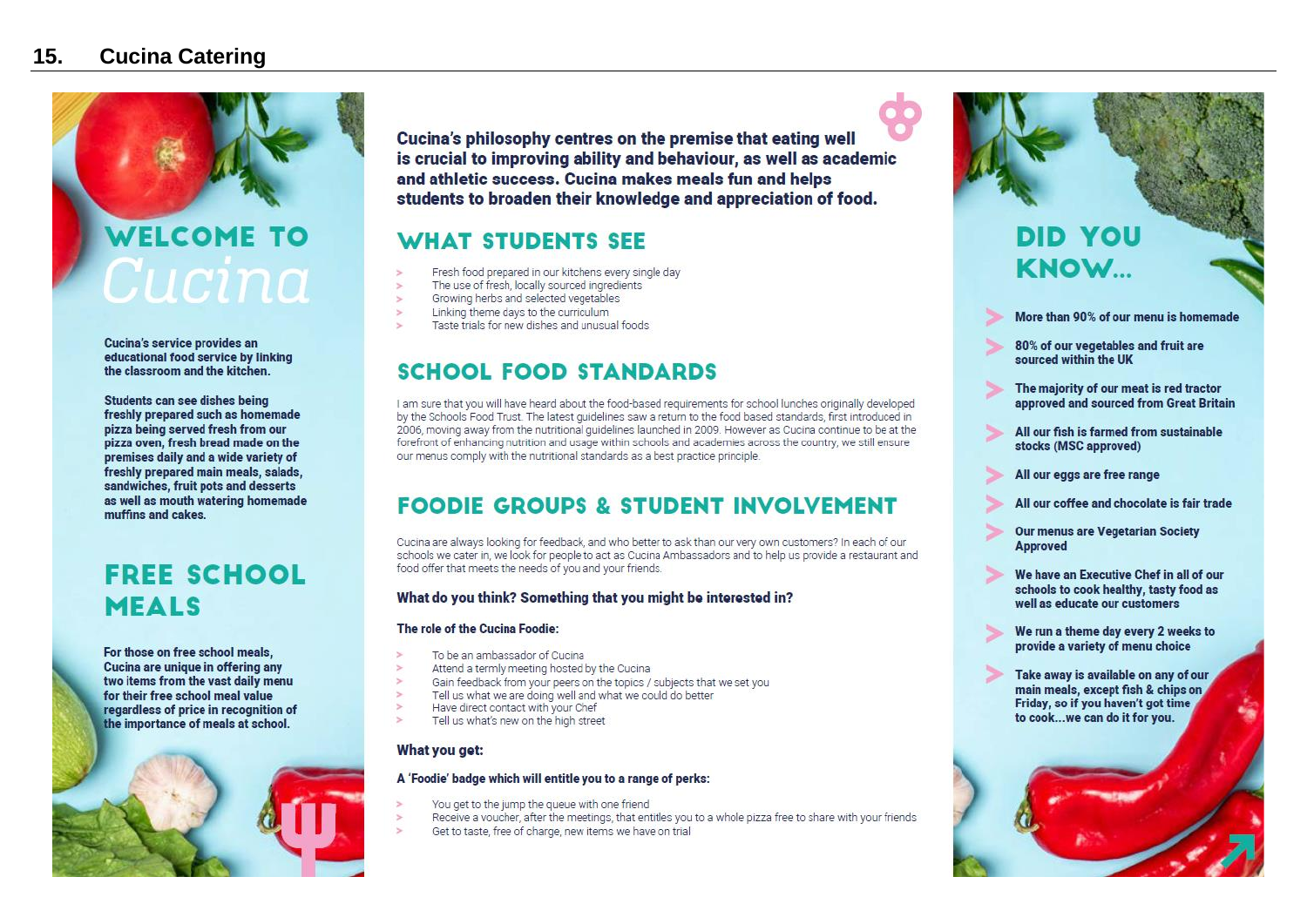Example Weekly Menu:

| EEK                                                  | Classic<br>-5555<br><b>Favourites</b><br>1UD)<br><b>MONDAY</b>       | EASTER<br><b>TUESDAY</b>                                                                                                   | Great British<br>پيم<br><b>WEDNESDAY</b>                                                   | <b>UTHERN</b><br>STYLE<br>3012<br><b>THURSDAY</b>                                                                                   | Fish & Chips<br>ု (၉<br><b>FRIDAY</b>                                                                            |
|------------------------------------------------------|----------------------------------------------------------------------|----------------------------------------------------------------------------------------------------------------------------|--------------------------------------------------------------------------------------------|-------------------------------------------------------------------------------------------------------------------------------------|------------------------------------------------------------------------------------------------------------------|
| <b>MAIN MEAL</b>                                     | <b>BEEF BOLOGNAISE</b><br>Garlic Bread, Peas.<br><b>Garden Salad</b> | <b>KUNG PAO CHICKEN</b><br>Shredded Greens, Egg Fried<br>Rice, Prawn Crackers                                              | <b>ROAST PORK</b><br>Stuffing, Yorkshire Pudding,<br>Seasonal Vegetables, Gravy            | <b>CHILLI CON CARNE</b><br>Nachos, Rice, Sour Cream,<br>Salsa                                                                       | <b>FRESHLY BATTERED</b><br>FISH/<br><b>SALMON FISHCAKES</b><br>Chips, Mushy Peas                                 |
| <b>VEGETARIAN</b><br><b>MEAL</b>                     | <b>VEGGIE BOLOGNAISE</b><br>Garlic Bread.<br>Pea Garden Salad        | <b>ORIENTAL STIR FRIED</b><br><b>NOODLES</b><br><b>Crunchy Vegetables</b>                                                  | <b>MACARONI CHEESE</b><br>Mixed Salad or Seasonal<br>Vegetables                            | <b>MIXED BEAN CHILLI</b><br><b>CON CARNE</b><br>Nachos, Rice,<br>Sour Cream, Salsa                                                  | <b>MATURE CHEDDAR &amp;</b><br><b>SUN-DRIED TOMATO</b><br><b>QUICHE</b>                                          |
|                                                      |                                                                      |                                                                                                                            | <b>TOMATO &amp; BASIL</b>                                                                  |                                                                                                                                     |                                                                                                                  |
| <b>PASTA POTS</b>                                    | <b>PESTO PASTA</b>                                                   | <b>QUORN BOLOGNAISE</b>                                                                                                    | <b>ARRABIATA</b>                                                                           | <b>CARBONARA</b>                                                                                                                    | <b>FLORENTINE</b>                                                                                                |
| <b>JACKET POTATO</b>                                 |                                                                      |                                                                                                                            | <b>TOPPED WITH A CHOICE OF CHEESE. TUNA OR BEANS</b>                                       |                                                                                                                                     |                                                                                                                  |
| <b>HOT PUD</b>                                       | <b>MIXED BERRY &amp;</b><br><b>APPLE CRUMBLE</b><br>Ice Cream        | <b>AMERICAN STYLE</b><br><b>PANCAKES</b><br><b>Fruit Toppings</b>                                                          | <b>STICKY LEMON</b><br><b>SPONGE</b><br>Custard                                            | <b>CHURROS</b><br><b>Toffee Dipping Sauce</b>                                                                                       | <b>CHOCOLATE SPONGE</b><br><b>Chocolate Sauce</b>                                                                |
| <b>COLD PUD</b>                                      | <b>FROZEN YOGHURT</b><br>& FRUIT                                     | <b>BANOFFEE POT</b>                                                                                                        | <b>CHOCOLATE ORANGE</b><br><b>YOGHURT MOUSSE</b>                                           | <b>LEMON &amp; RASPBERRY</b><br><b>CHEESECAKE</b>                                                                                   | <b>CUCINA SUNDAE</b>                                                                                             |
| <b>FRUIT POT</b>                                     | <b>WATERMELON</b>                                                    | <b>ORANGE WEDGES</b>                                                                                                       | <b>PINEAPPLE &amp; TOFFEE</b>                                                              | <b>FRESH FRUIT SALAD</b>                                                                                                            | <b>GRAPES</b>                                                                                                    |
| <b>JELLY POTS</b>                                    | <b>STRAWBERRY</b>                                                    | <b>ORANGE</b>                                                                                                              | <b>RASPBERRY</b>                                                                           | <b>LEMON</b>                                                                                                                        | <b>MIXED BERRY</b>                                                                                               |
| YOGHURT POTS                                         | <b>GREEK STYLE</b><br><b>HONEY</b>                                   | <b>LEMON</b>                                                                                                               | <b>STRAWBERRY</b>                                                                          | <b>MANGO</b>                                                                                                                        | <b>PASSION FRUIT</b>                                                                                             |
| <b>TRY OUR HOME-MADE</b><br>WITH FRESHLY BAKED BREAD | <b>LOOK OUT FOR</b><br><b>AMAZING BLUE DOT</b><br><b>MEAL DEALS</b>  | $\triangle$ $\triangle$ $\triangle$ $\triangle$<br><b>PIZZAS, WRAPS &amp; PANINIS</b><br><b>FRESH OPTIONS</b><br>EVERY DAY | <b>TAKE HOME A</b><br>offer today!<br><b>TAKEAWAY</b><br><b>Collect Before You Go Home</b> | <b>LUNCH MEAL DEAL</b><br>WATCH OUT FOR OUR<br>Check out what's on<br>POP<br>& STREET FOOD<br><b>ሦ</b> ሦ ሦ ሦ ሦ<br><b>PROMOTIONS</b> | All of Our Deli Range,<br>Sandwiches, Salads<br>UP<br>& Desserts are<br><b>FRESHLY MADE</b><br><b>HERE DAILY</b> |

For further information regarding Cucina Catering, please see [here.](https://www.edgbarrowschool.co.uk/parents/useful-information/cucina-catering/)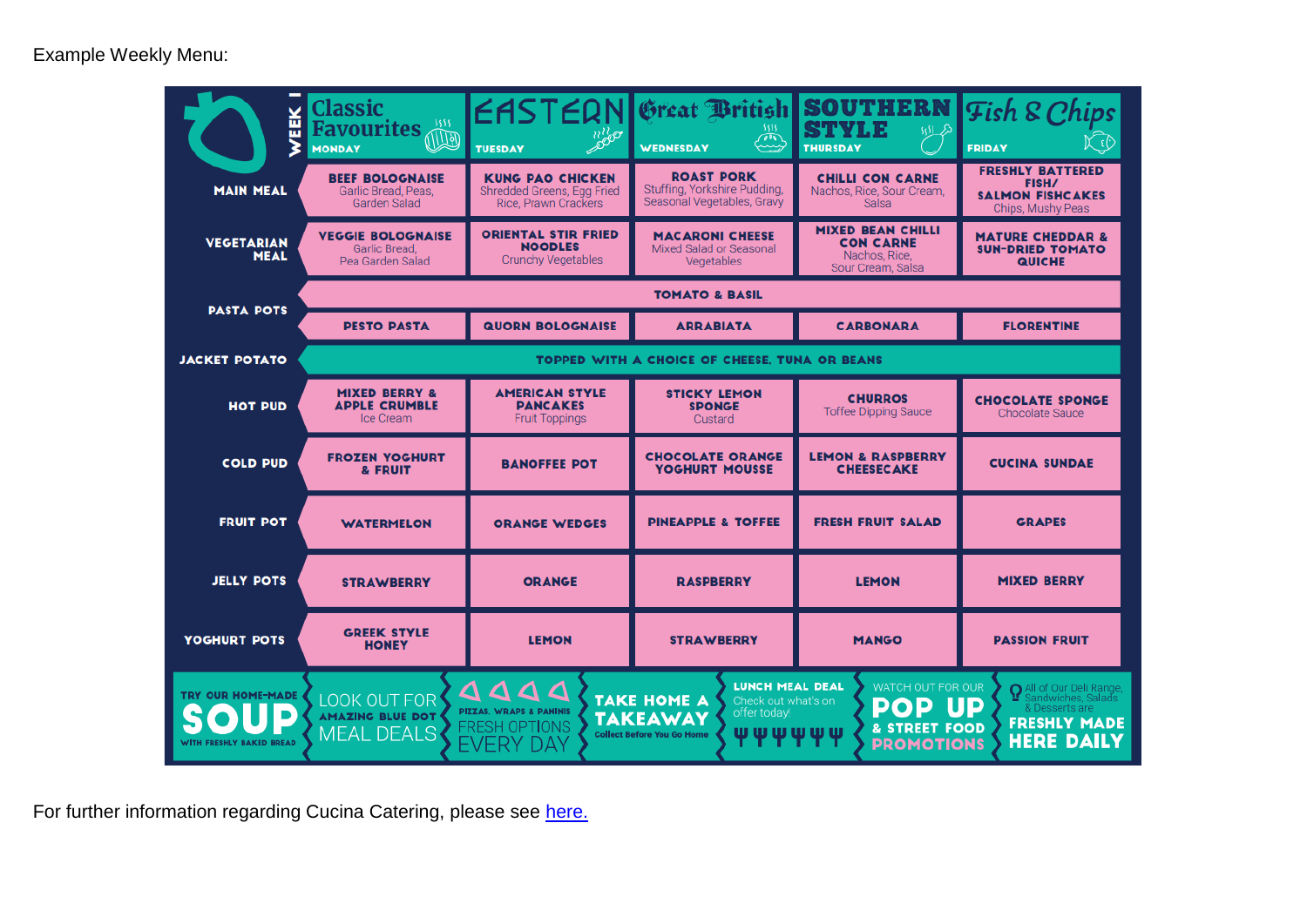## **16. School Fund**

We are incredibly grateful that a large number of parents and carers support the school with a monthly or annual contribution. This year parental contributions to the school fund have generated £30,000 for the school. This money has been more vital than ever. In particular this year we have been able to use the money to focus on the IT requirements of online learning, allowing us to upgrade switches to be able to cope with the large volume of video. We've purchased cameras, laptops, parents evening software and software to support seating plans.

We are very proud of our students and the success they achieve. These are standards that we are committed to maintaining and we would appreciate your support. **For each family, the school asks for a voluntary £60 annual donation. This can be paid either as a one off annual payment or through a monthly direct debit for £5**. Of course, should you feel able to donate more, then you would not be limited to this amount, and equally, we will be grateful for whatever help you are able to give us.

**We want to make this as easy as possible, so we have created an Edgbarrow page on the Justgiving website:** [https://www.justgiving.com/edgbarrowschool/.](https://www.justgiving.com/edgbarrowschool/) You can then choose to donate through a one-off payment or to make a monthly donation. There is also a link on the school website. **We would be very grateful if you could also tick the relevant box to add Gift Aid.** We also accept payments through the school's online system (where trips and catering payments are made), but are unable to process Gift Aid if this option is selected.

We would also ask if parents could investigate whether their employers have funds available to support schools and would be grateful for any information in relation to this. Many major companies run a matching scheme which doubles any donations.

As I am sure you appreciate, we are most uncomfortable with making this request but do hope you understand that our priority is the education of your children and that, where possible, our fantastic parent body may be able to make a significant contribution.

Yours faithfully

Mr S Matthews **Headteacher** 

Mr D. Boothe **Chair of Governors** Mr R Love **PTA Chairman**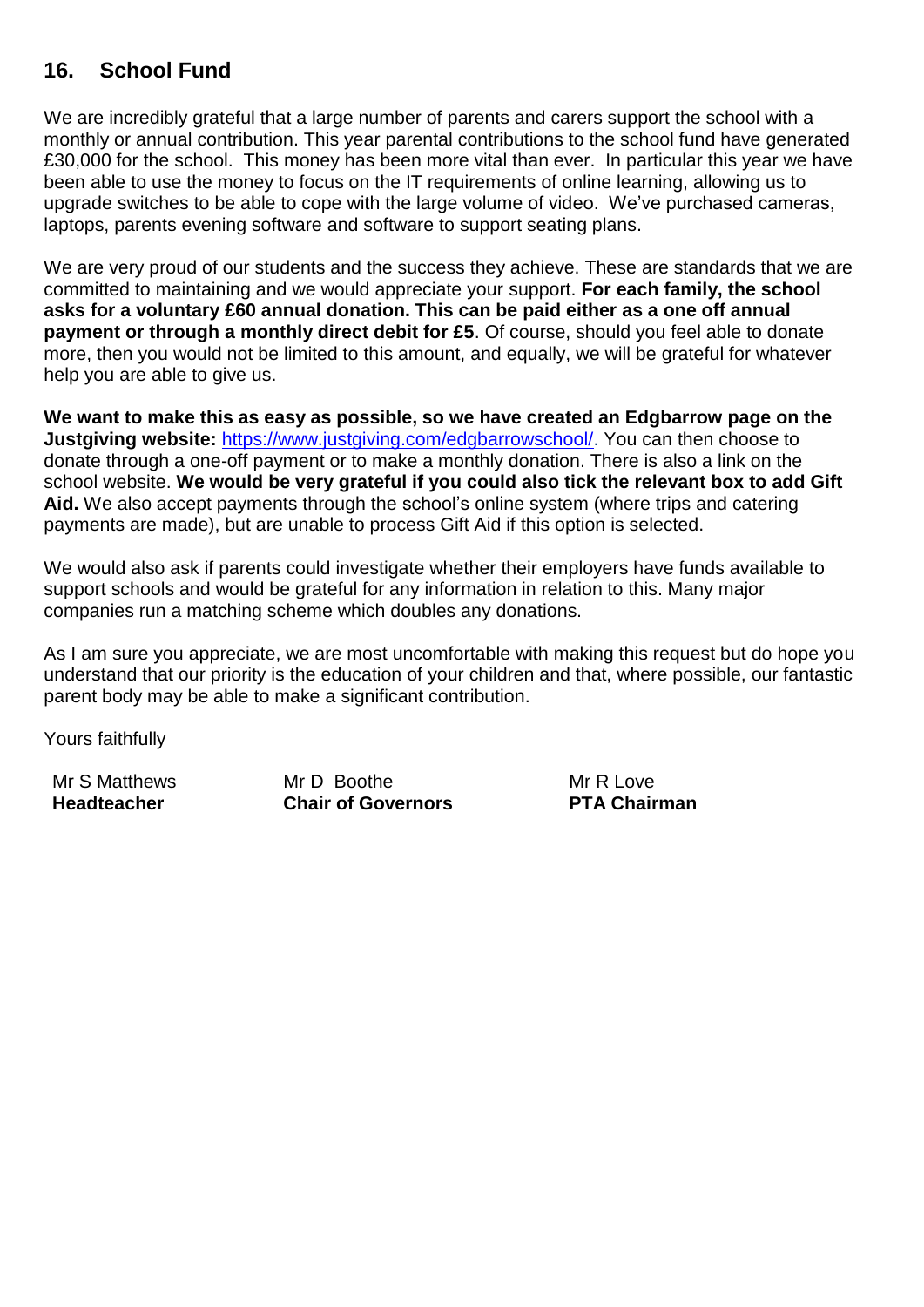## **17. Berkshire Maestros Music Lessons**

At Edgbarrow School we offer instrumental lessons with Bracknell Maestros. Lessons are popular and we advise to sign up as early as possible to avoid disappointment, this can be done via their website: [http://www.berkshiremaestros.org.uk/.](http://www.berkshiremaestros.org.uk/) Cost of lessons will depend on whether you choose to have individual or group lessons and the duration. Full details can be found on their website.

Lessons take place in school time and are on a rota basis so students do not miss the same part of the lesson each week. We try to avoid core subjects as much as we can but this is not always possible.

The timetable for lessons, once signed up, will be sent out via email from the teacher as well as being put up in Mu3 on the board in music. I am happy to show your child where this is, if you do choose to sign up to lessons.

If you have any further questions, please do not hesitate to contact me.

Mrs S McAdam Head of Music

Email: [Stephanie.McAdam@edgbarrowschool.co.uk](mailto:Stephanie.McAdam@edgbarrowschool.co.uk)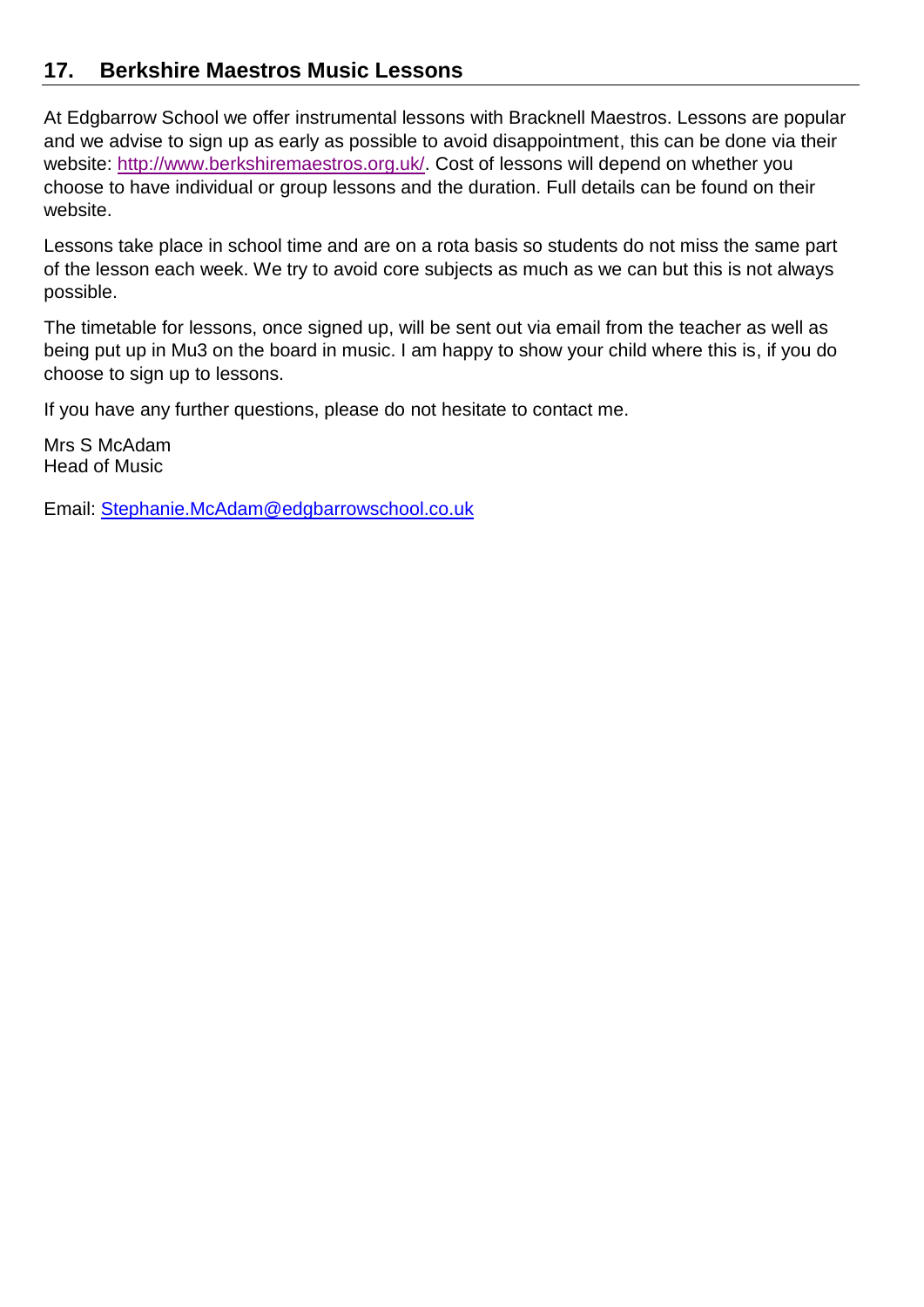

**Edgbarrow Parent Teacher Association** 

## Your PTA needs you!

The Edgbarrow PTA is an active but very small team of parents who help the school with fundraising, events and other key activities. We need new members to help us sustain the level of fundraising that the school needs to deliver its wonderfully wide range of experiences for pupils.

The PTA has been able to support over £50,000 of school projects, so it really does make a difference!

\*\*\*\*\*

**Our current Treasurer is stepping down in September 2022 so we're actively seeking a new Treasurer.** 

> If you're interested in the role, we'd love to hear from you. Email us at [pta@edgbarrowschool.co.uk](mailto:pta@edgbarrowschool.co.uk)

> > \*\*\*\*\*

**We're also seeking a Deputy Chairperson who could step into the Chair role from 2023.**  \*\*\*\*\*

Aside from these core roles, we welcome regular or one-off volunteers for events and specific projects, so even if your available time is limited, drop us a mail to [pta@edgbarrowschool.co.uk](mailto:pta@edgbarrowschool.co.uk) or join the Facebook Group at<https://www.facebook.com/edgbarrrowschoolpta> to keep up with all the latest info.

Whether you are new to Edgbarrow or your child joining the school in September is a sibling, the PTA is a great way for you to get to meet other parents and quickly feel part of the school community.

Our team are very informal and welcoming, and you can choose exactly how much you wish to be involved, from simply helping with a specific event, to actively joining the committee.

We organise several activities during the year – some to raise funds for the school, others to support a specific school activity such as the Christmas Shopping Event, Careers Evening, or concerts.

With the new build project complete and furnished – a big project the PTA was pleased to be able to contribute significantly to – we have set new goals to raise money to pay for outdoor 'wet weather' shelters in some of the playground areas, plus ongoing funding for vital resources like the School Minibus and specific requests for projects to help different student groups.

Many parents raise money for the PTA by Company Donation Matching – we have links with many major corporate firms as well and local companies, or by buying online via [www.smile.amazon.co.uk](http://www.smile.amazon.co.uk/) or [www.easyfundraising.co.uk](http://www.easyfundraising.co.uk/)

The PTA team meet every couple of months to plan the terms activities and discuss funding opportunities and the school's requests for support on specific projects.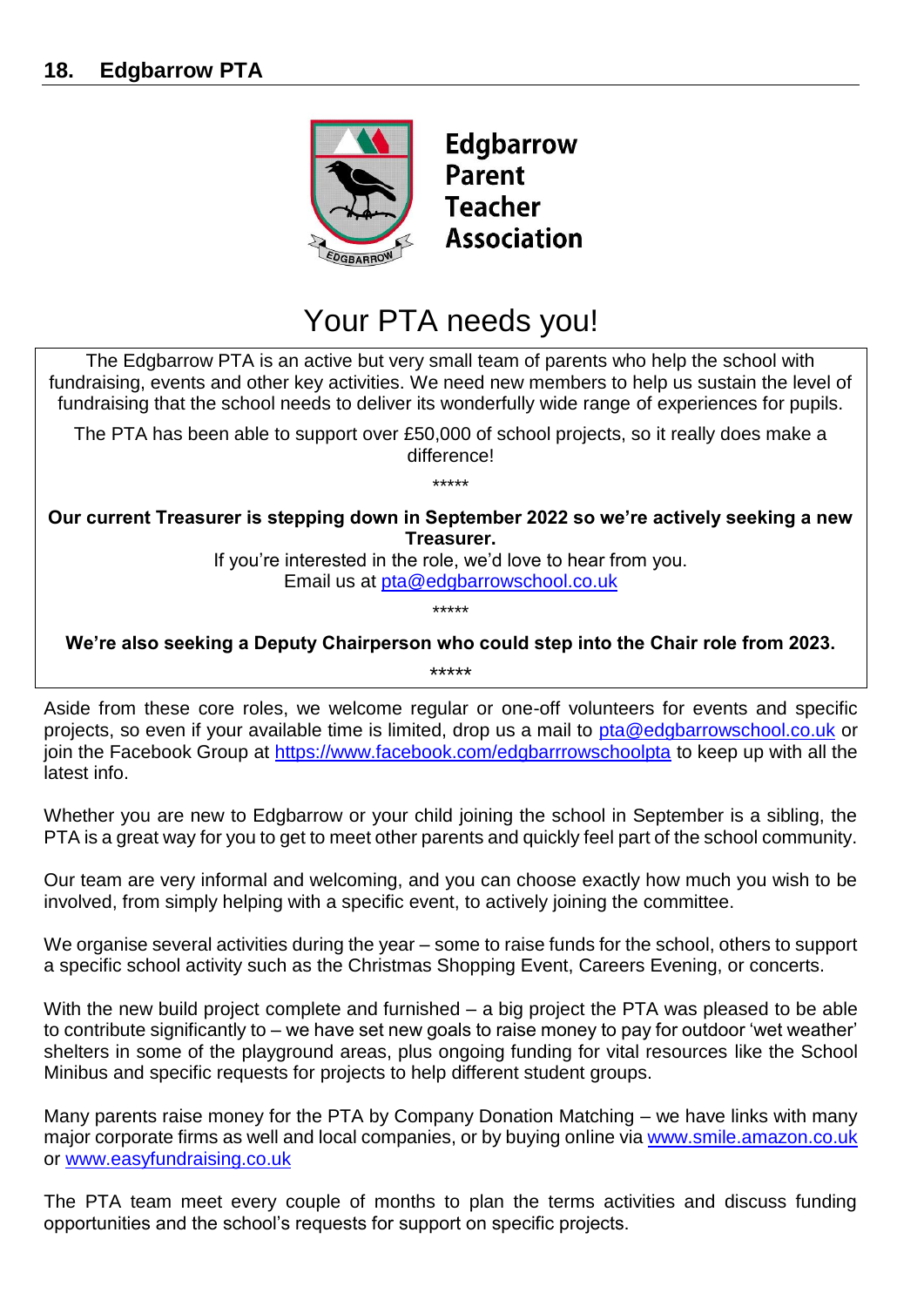The school team also join the meeting to update us on what is going on, so it's a great way to hear the latest news about your child's new environment.

Whether you have PTA experience to share from your Primary School or you have never been involved in a PTA before, we would be glad to have you on board.

You can see more about the PTA on the school Web site: [www.edgbarrowschool.co.uk/parents/pta/](https://www.edgbarrowschool.co.uk/parents/pta/)

If you would like to know more, or to find out when our AGM meeting is in September, please email [pta@edgbarrowschool.co.uk](mailto:pta@edgbarrowschool.co.uk)

Looking forward to meeting many of you soon!

Richard Love PTA Chair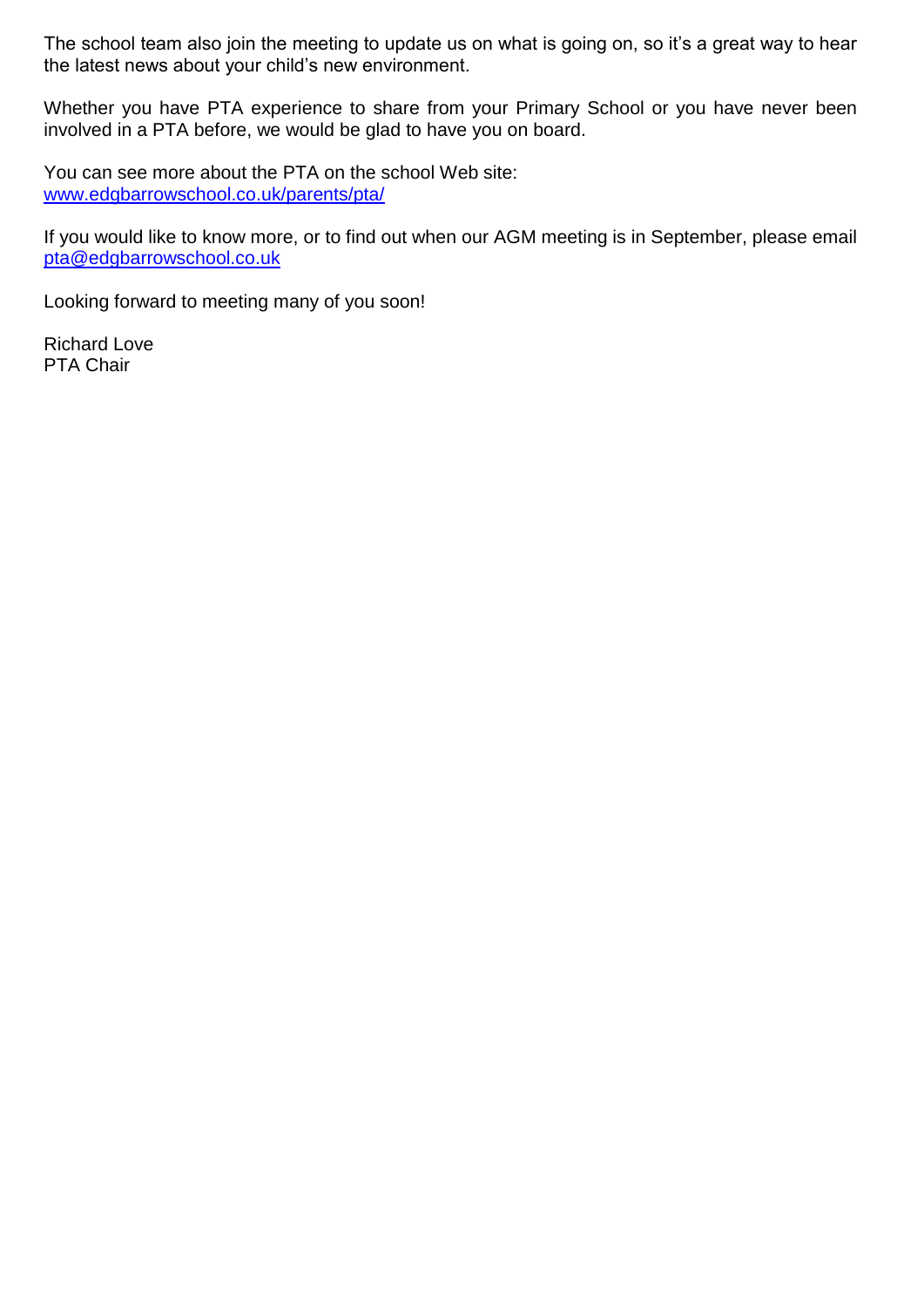## **19. Useful Information**

| Contacts         |                                                               |                                         |
|------------------|---------------------------------------------------------------|-----------------------------------------|
| Mr S Matthews    | Headteacher                                                   | headteacher@edgbarrowschool.co.uk       |
| Mrs L Rea-Palmer | Assistant Headteacher<br>Responsible for Yr 6-7<br>transition | Louise.Rea-Palmer@edgbarrowschool.co.uk |
| Mrs K Brandist   | Head of Modern Foreign<br>Languages                           | Katie.Brandist@edgbarrowschool.co.uk    |

|                 | $Yr$ 7-8       |                 | <b>Yr 9-10</b> |  |
|-----------------|----------------|-----------------|----------------|--|
| $8.45 - 9.15$   | Registration   | $8.45 - 9.15$   | Registration   |  |
| $9.15 - 10.15$  | P <sub>1</sub> | $9.15 - 10.15$  | P <sub>1</sub> |  |
| $10.15 - 11.15$ | P <sub>2</sub> | $10.15 - 11.15$ | P <sub>2</sub> |  |
| $11.15 - 11.30$ | <b>Break</b>   | $11.15 - 11.35$ | <b>Break</b>   |  |
| $11.30 - 12.30$ | P <sub>3</sub> | $11.35 - 12.35$ | P <sub>3</sub> |  |
| $12.30 - 12.45$ | <b>Break</b>   | $12.35 - 1.35$  | P4             |  |
| $12.45 - 1.45$  | P4             | $1.35 - 2.15$   | Lunch          |  |
| $1.45 - 2.20$   | Lunch          | $2.15 - 3.15$   | P <sub>5</sub> |  |
| $2.20 - 3.20$   | P <sub>5</sub> |                 |                |  |

#### **Website Links**

Edgbarrow School <http://www.edgbarrowschool.co.uk/>

School Uniform <http://www.swischoolwear.co.uk/> <http://www.trutexdirect.com/>

Free School Meals

<https://www.bracknell-forest.gov.uk/schools-and-learning/schools/free-school-meals>

Changing a Pupils Name on Education Records [https://www.bracknell-forest.gov.uk/schools-and-learning/schools/school-admissions/changing-pupils](https://www.bracknell-forest.gov.uk/schools-and-learning/schools/school-admissions/changing-pupils-name-education-records)[name-education-records](https://www.bracknell-forest.gov.uk/schools-and-learning/schools/school-admissions/changing-pupils-name-education-records)